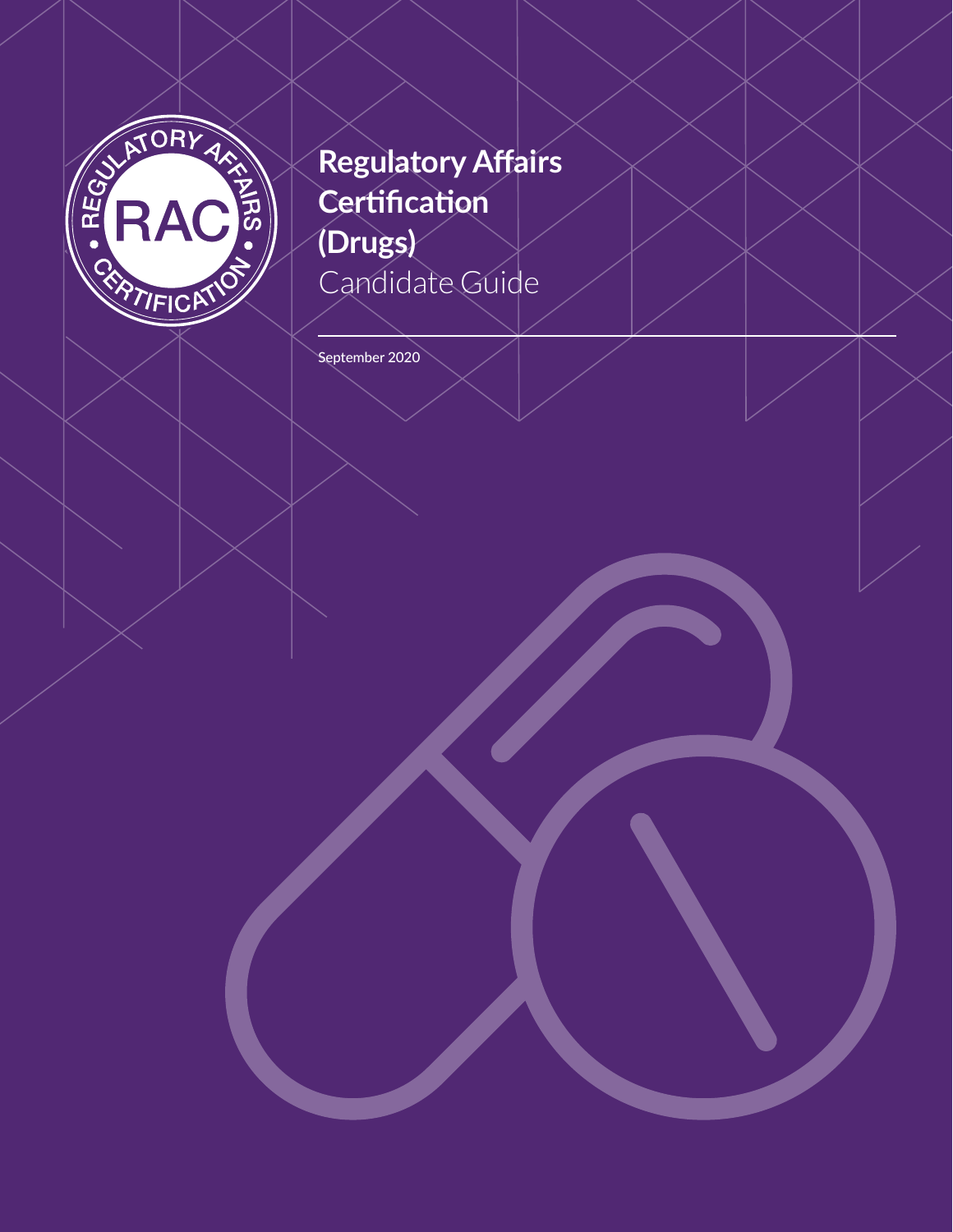# CONTENTS

|--|--|--|

| Application Withdrawal/Cancellation and Refunds 8 |  |
|---------------------------------------------------|--|
|                                                   |  |
|                                                   |  |
|                                                   |  |

### **Examination Scheduling [....................................................................](#page-8-0) 9** [Scheduling Your Examination.................................................................](#page-8-0) 9 [Testing................................................................................................................](#page-8-0) 9 [International Testing...................................................................................](#page-8-0) 9 [Changing Your Examination Appointment](#page-8-0)  [After it Has Been Scheduled...................................................................](#page-8-0) 9 [Change in Examination Type or Method.......................................10](#page-9-0) Emergency Situations [.............................................................................](#page-9-0) 10 [Failure to Schedule an Examination or Appear](#page-9-0)  [for Your Examination Appointment.................................................](#page-9-0) 10 [Special Accommodations for the Examination...........................10](#page-9-0)

| Termination of Examination Administration/               |
|----------------------------------------------------------|
|                                                          |
|                                                          |
|                                                          |
|                                                          |
|                                                          |
|                                                          |
|                                                          |
|                                                          |
|                                                          |
|                                                          |
|                                                          |
|                                                          |
| Appendix A: RAC (Devices) Detailed Examination           |
| Appendix B: Special Accommodations Request 18            |
| Appendix C: Documentation of Disability-Related Needs 19 |
|                                                          |
|                                                          |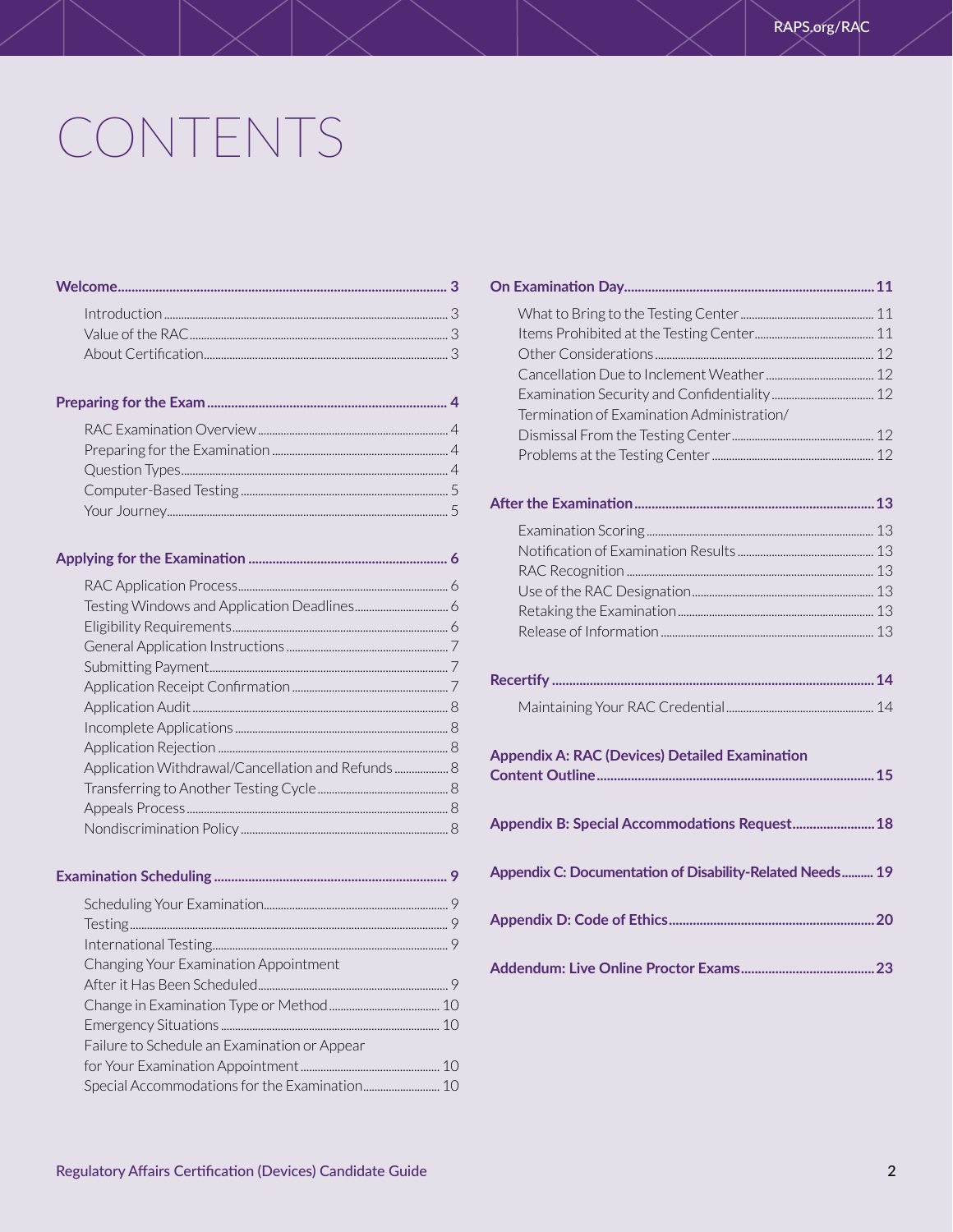# <span id="page-2-0"></span>WELCOME

## **Introduction**

Congratulations on your decision to pursue Regulatory Affairs Certification (RAC). We commend your commitment to your career and the regulatory profession.

This guide contains information about:

- RAC examination eligibility requirements
- Guidelines for submitting an examination application
- Preparing for the examination
- How to schedule your examination and what to expect at the testing center
- What to expect after the examination

Regulatory Affairs Certification (RAC), is the only post-academic professional credential for regulatory professionals in the healthcare product sector. It is intended for individuals employed in regulatory agencies, industry, consultancies and other settings involved with the regulation of healthcare products. The RAC is a professional credential that denotes commitment to excellence, pursuit of knowledge and career advancement. Success on the RAC examinations requires knowledge of the appropriate regulations and the ability to think critically about the regulatory issues and challenges that occur throughout the healthcare product lifecycle.

## **Value of the RAC**

The RAC demonstrates to employers, clients and colleagues that a regulatory professional has the essential knowledge, skills, critical thinking abilities and commitment to advancing professional knowledge and abilities. As the demand for competent regulatory professionals increases globally, RACcredentialed professionals are well positioned to be effective team members and contributors in every work setting. Recognition of the RAC continues to grow around the world and RAC-credentialed professionals earn higher salaries than those who do not hold the credential.\*

In RAPS' *2018 Scope of Practice & Compensation* survey for the Regulatory Profession, RAC holders in North America reported earning an average of 18% more than their counterparts who do not hold the credential.<sup>\*</sup>

## **About Certification**

The primary purpose of any professional certification program is to provide an independent assessment of the knowledge, skills and/or competencies required for competent performance of a professional role. This assessment is typically accomplished by the successful completion of an examination.<sup>1</sup>

RAC-credentialed professionals are among the current and rising leaders in the regulatory profession. To date, more than 8,500 individuals have earned the RAC, some holding multiple credentials.



\*Based on data from the RAPS' *2018 Scope of Practice & Compensation* survey of the Regulatory Profession 1 Defining Features of Quality Certification and Assessment-Based Certificate Programs. (2010) The Institute for Credentialing Excellence.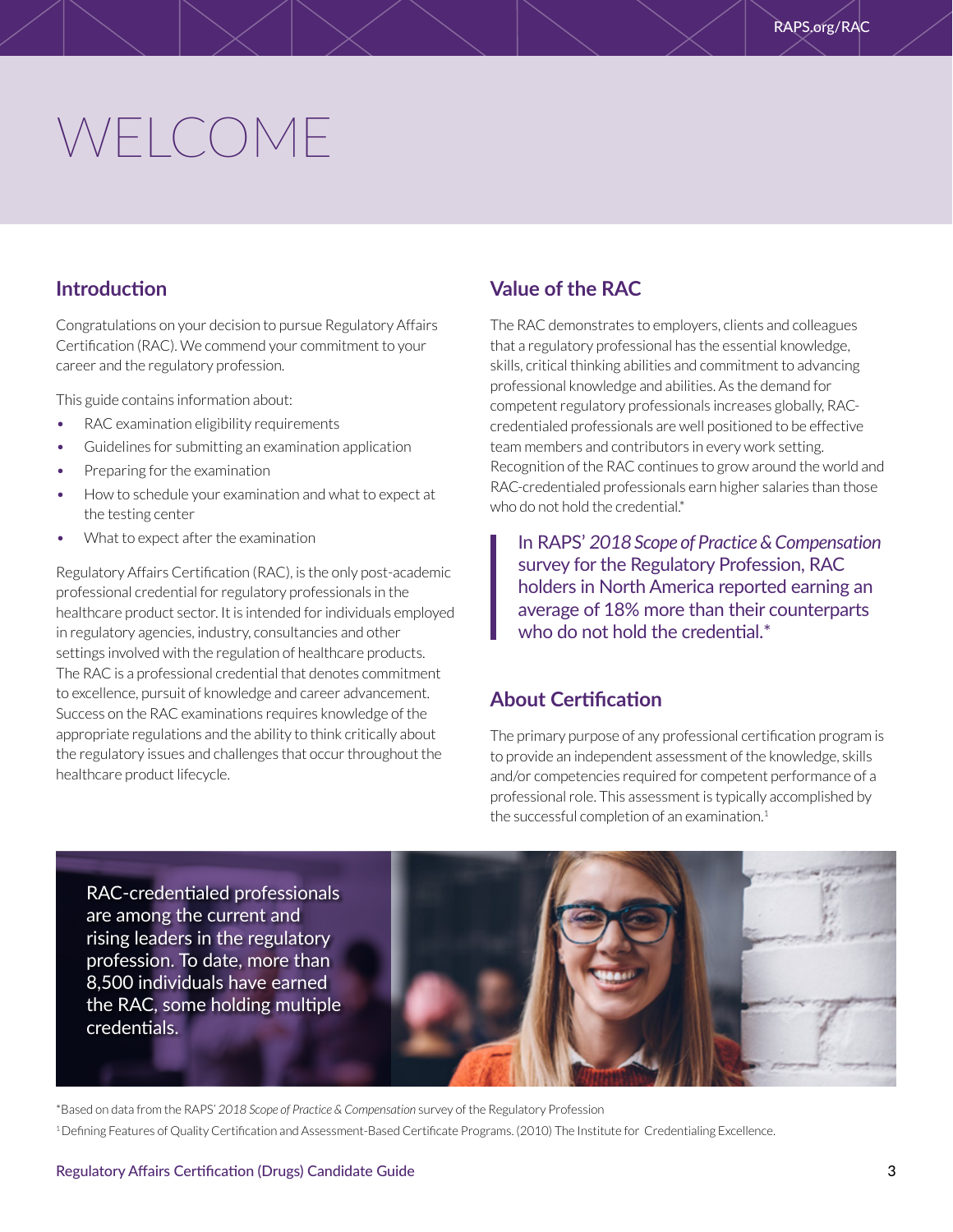# <span id="page-3-0"></span>PREPARING FOR THE EXAM

## **RAC Examination Overview**

Each examination is based on a survey of the scope of practice and specific roles and responsibilities of regulatory professionals in the workplace with at least three years of regulatory experience. Each examination is reviewed and revised annually and content is updated for the Spring exam cycle. Examination content for RAC exam is based on regulations and guidelines in effect on December 31 of the year prior. So exams taken in 2020 will be based on regulations 'on the books' on December 31, 2019.

### **Knowledge Required and Regulatory Basis**

- Knowledge of the full product development and lifecycle for pharmaceutical and medicinal and related products, APIs, biologics and biotechnology products.
- Knowledge of US FDA requirements (30%); European regulations and guidances from the European Commission, EMA, and competent authorities (30%); and globally applicable regulatory practices\* (40%). (\*ICH and WHO guidelines and standards).Critical thinking and analytical skills.
- Critical thinking and analytical skills.



## **Preparing for the Examination**

The RAC examinations are challenging, so it is important to develop a study plan to prepare for the examination. Your plan should be based on your knowledge, experience and preferred approach to learning. Here are some things to consider:

Review the examination content outline (see p. 15). The examination content outline contains the content domains, competency statements and number of questions in each domain. Examination questions are based on guidelines and regulations effective 31 December of the prior year.

Assess the scope and depth of your knowledge and experience. Use the test content outline as a checklist and evaluate your areas of strength and weakness. This will help focus your study on the areas you need most.

Build and implement your plan. Allow sufficient time to build your knowledge base in areas where you have limited experience and to expand your knowledge in areas more familiar to you. Use reference materials to supplement your knowledge.

## **Question Types**

The examinations consist of 100 multiple-choice questions, answered in a two-hour time limit. There are three question formats which may be used in the RAC Exams.

| <b>Recall</b>      | Recall questions ask for specific information,<br>typically about regulations and guidance<br>that are important aspects of the regulatory<br>process. These questions may relate to any<br>stage of product development and may relate<br>to regulations specific for product types. |
|--------------------|---------------------------------------------------------------------------------------------------------------------------------------------------------------------------------------------------------------------------------------------------------------------------------------|
| <b>Application</b> | Application questions require relating<br>specific knowledge to a situation that may<br>be encountered in the scope of practice of a<br>regulatory professional.                                                                                                                      |
| <b>Analysis</b>    | Analysis questions may be described as a small<br>case or example requiring the candidate to read<br>and assemble information in order to identify<br>and evaluate various solutions.                                                                                                 |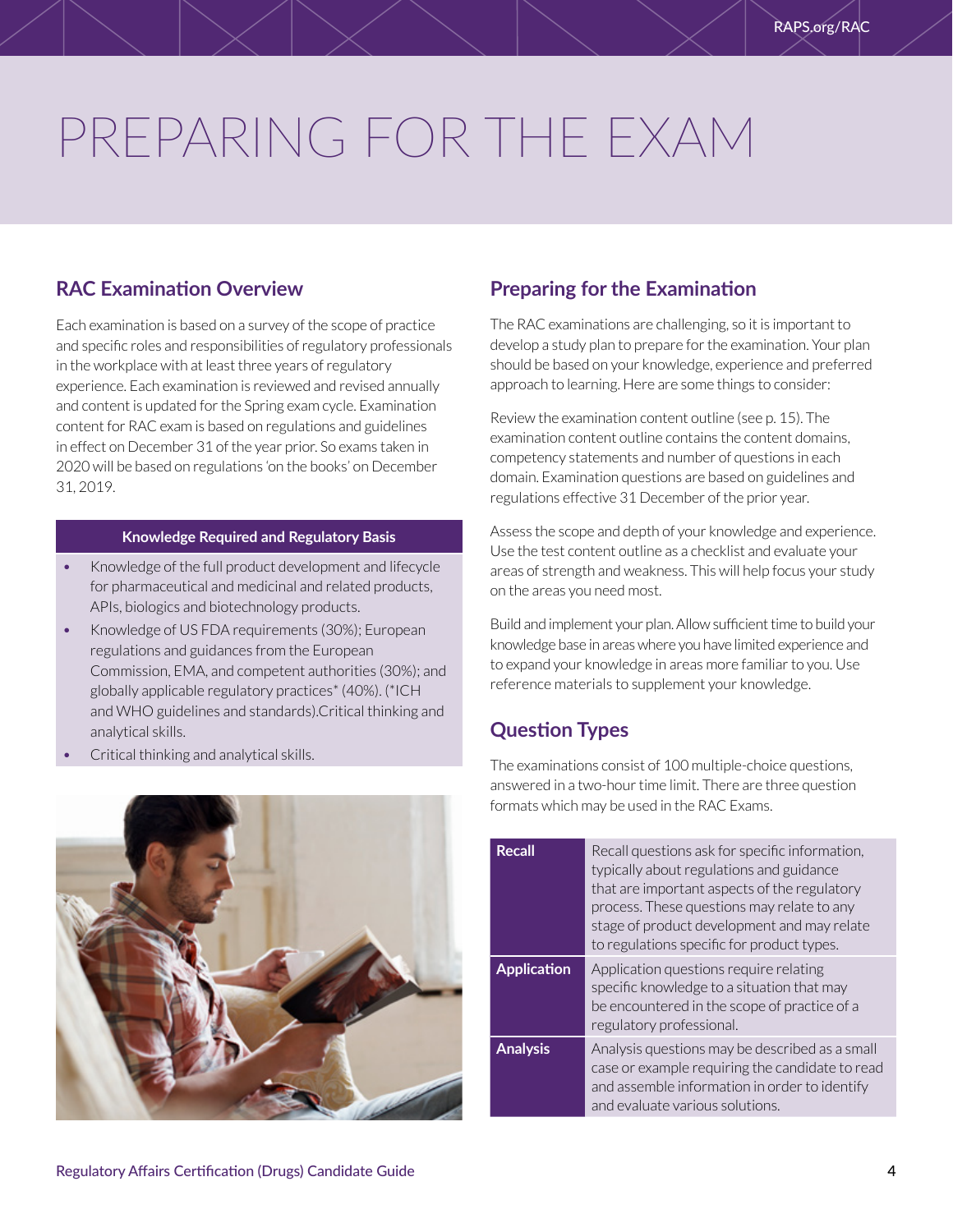<span id="page-4-0"></span>

## **Computer-Based Testing\***

The RAC examinations are computer-based and administered only at testing centers selected and confirmed by the testing vendor. RAC examinations will not be stored or accessible through the internet and will not be offered at facilities that are not pre-selected and qualified for security measures.

\* For candidates testing in the Summer 2020 RAC exam window only, a pilot scheme offering Live Online Proctoring (LOP) is available. This means candidates will have a choice whether to test at home, or at a testing center. For full details please see the addendum to the Candidate Guide.

## **Your Journey**

Check the RAPS website at [https://www.raps.org/rac-credential/](https://www.raps.org/rac-credential/prepare/how-to-prepare-for-the-rac) [prepare/how-to-prepare-for-the-rac](https://www.raps.org/rac-credential/prepare/how-to-prepare-for-the-rac) for additional resources that may be helpful to you. Some resources are free of charge and others are available for purchase. Resources are not required to be RAPS produced.

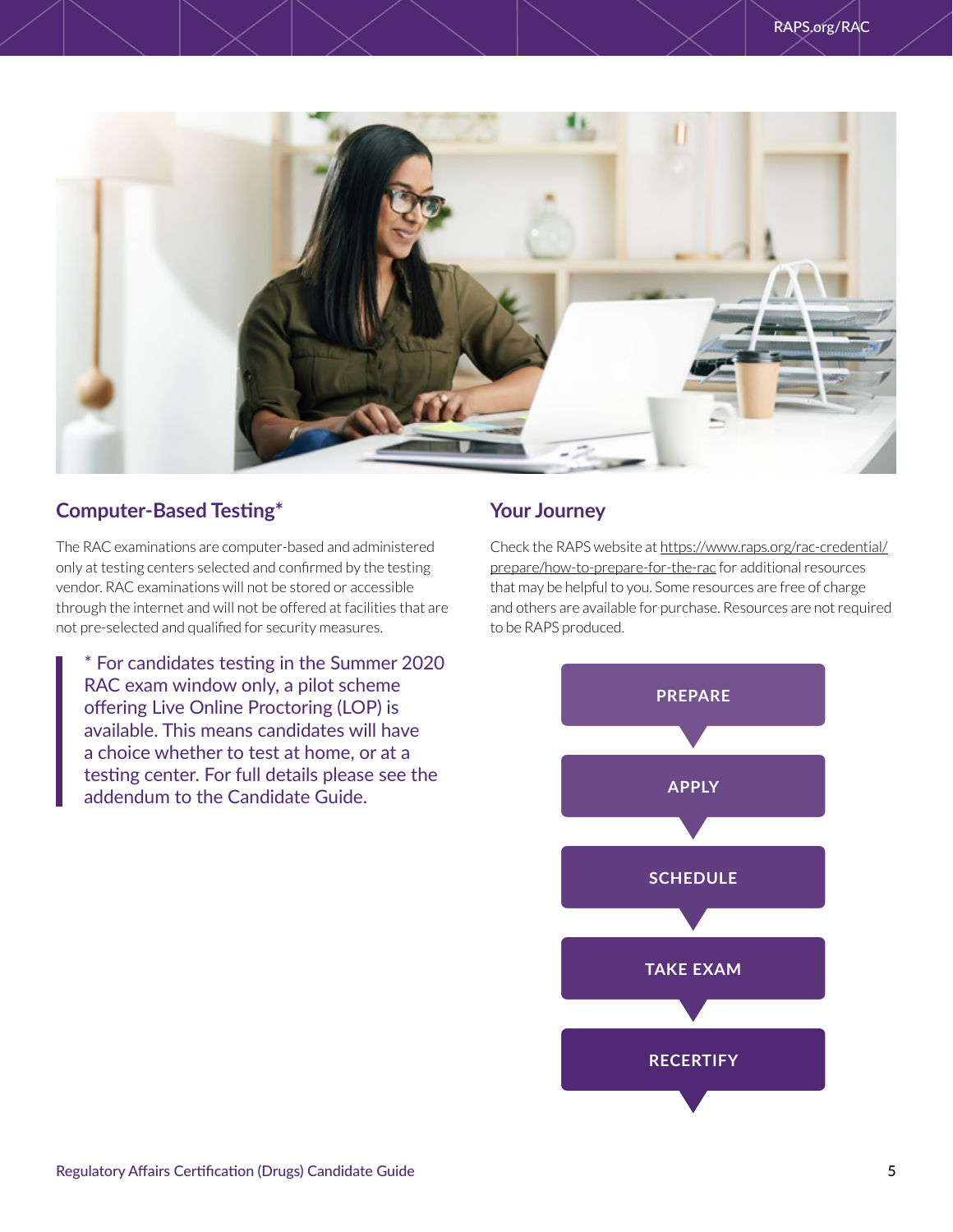# <span id="page-5-0"></span>APPLYING FOR THE EXAMINATION

## **RAC Application Process**

You may apply for the RAC online or submit the printable application form available on the [RAC exam schedules webpage](https://www.raps.org/rac-credential/applyrac/how-to-apply-for-the-rac).

## **Testing Windows and Application Deadlines**

| <b>Application Deadline</b> | <b>Testing Window</b>       |
|-----------------------------|-----------------------------|
| 18 June 2020                | 13 July-21 August 2020      |
| 8 October 2020              | 2 November-11 December 2020 |
| 25 February 2021            | 22 March-30 April 2021      |
| 17 June 2021                | 12 July-20 August 2021      |
| 7 October 2021              | 1 November-10 December 2021 |

Applications and payment must be received by 11:59 pm (US Eastern Time) on the application deadline dates listed above. Applications received after the deadline will not be processed.

## **Examination Fees**

| 2020 Prices | RAPS Member | \$485 (US) |  |
|-------------|-------------|------------|--|
|             | l ist       | \$605 (US) |  |

The RAPS member rate applies only if you are a member at the time you submit your application. If you apply for RAPS membership prior to submitting an RAC application, please be sure you receive confirmation of your RAPS membership before you submit your RAC application. If you apply for RAPS membership after you submit an RAC application, RAPS will not refund the difference.

Get information about RAPS membership online at [https://www.](https://www.raps.org/join-raps) [raps.org/join-raps.](https://www.raps.org/join-raps)



## **Eligibility Requirements**

To be eligible for the RAC examination you need to meet one of the following educational and professional experience requirement combinations:

- Baccalaureate or equivalent first university degree and a minimum of three years of regulatory or regulatory-related work experience\*
- Master's degree and a minimum of two years of regulatory or regulatory-related work experience\*
- Doctorate degree and a minimum of one year of regulatory or regulatory-related work experience\*

\*Regulatory-related experience may include quality assurance, quality control, clinical research related to the approval of health products or health product project management.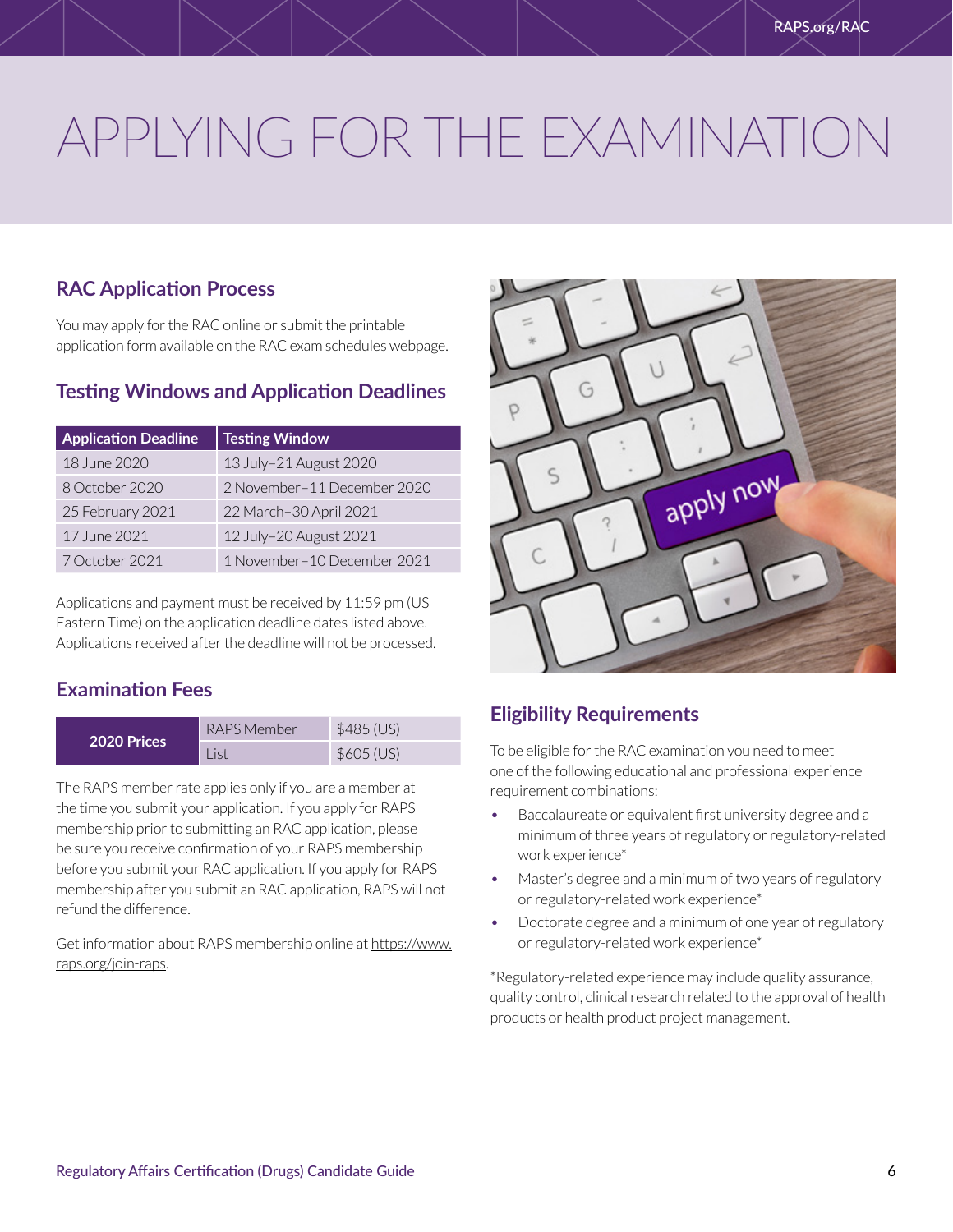## <span id="page-6-0"></span>**General Application Instructions**

Include your name on the application as it appears on your government-issued photo identification (ID). If your name on your application does not match the government ID, you will not be allowed to sit for the exam at the testing venue.

Provide a valid e-mail address that will be maintained throughout your RAC application period. If you choose to provide a work e-mail address, please keep in mind that any change in your employment during your application may mean you no longer have access to that e-mail account. email address. All communications about your RAC examination, including information about scheduling your examination and examination results, are electronic. Please contact the RAC program office at certification@raps.org if there is any change in your email address after you have submitted your application.

Complete the RAC examination application fully. As part of the application process, you must attest to the following:

- I have read, understood and agree to comply with all policies outlined in the RAC Candidate Guide.
- The information in my RAPS account is complete and accurate.
- I meet all eligibility requirements for the RAC exam, and I authorize RAPS to make any inquiries deemed necessary to verify my credentials. I understand that false information may be cause for denial of this application or loss of the RAC credential.
- I allow RAPS to use information from my application and from the examination for the purpose of aggregate statistical analysis, provided that any personal information or identifiers are removed.
- I understand and agree to the policies related to withdrawing from the examination, presented in the Candidate Guide.
- I acknowledge that I have read and understand the tenets outlined in the RAPS Code of Ethics.

Please see Appendix D (p. 20) for the Code of Ethics for Regulatory Professionals.

Incomplete applications will delay processing and may cause your application to be rejected if not completed by the application deadline.

## **Submitting Payment**

The correct payment must accompany your application. You may submit your application and payment in the following ways:

| Payment type                          | Application submission method                                                                                                                                                                                                                                                                                                                                                                                                                                                                                                 |  |  |  |
|---------------------------------------|-------------------------------------------------------------------------------------------------------------------------------------------------------------------------------------------------------------------------------------------------------------------------------------------------------------------------------------------------------------------------------------------------------------------------------------------------------------------------------------------------------------------------------|--|--|--|
| <b>Credit card</b>                    | Apply online, by fax or postal mail to:<br>Regulatory Affairs Professionals Society<br>Attn: RAC Program Office<br>5635 Fishers Lane<br>Suite 550<br>Rockville, MD 20852<br><b>USA</b>                                                                                                                                                                                                                                                                                                                                        |  |  |  |
| <b>Check or</b><br>money order        | Postal mail only to:<br>Regulatory Affairs Professionals Society RAC<br>5635 Fishers Lane, Suite 400<br>Rockville, MD 20852<br><b>USA</b>                                                                                                                                                                                                                                                                                                                                                                                     |  |  |  |
| <b>International</b><br>wire transfer | Fax a completed application form and copy<br>of bank wire confirmation to confirm your<br>application to:<br><b>RAPS Account</b><br>#1000043228997; ABA #061000104<br>Swift Code SNTRUS3A; Suntrust Bank, 303<br>Peachtree St. NE, Atlanta, GA 30308.<br>Must reference name of candidate. All bank<br>charges are the responsibility of the payer.<br>For all wire payments: fax (+13017702924)<br>or email (certification@raps.org) a completed<br>form and copy of bank wire confirmation to<br>confirm your registration. |  |  |  |

## **Application Receipt Confirmation**

You will receive an email notification thanking you for your order, which signifies that your application has been received. If there are any questions about your application or your application is selected for audit, you will be contacted by the RAC program office.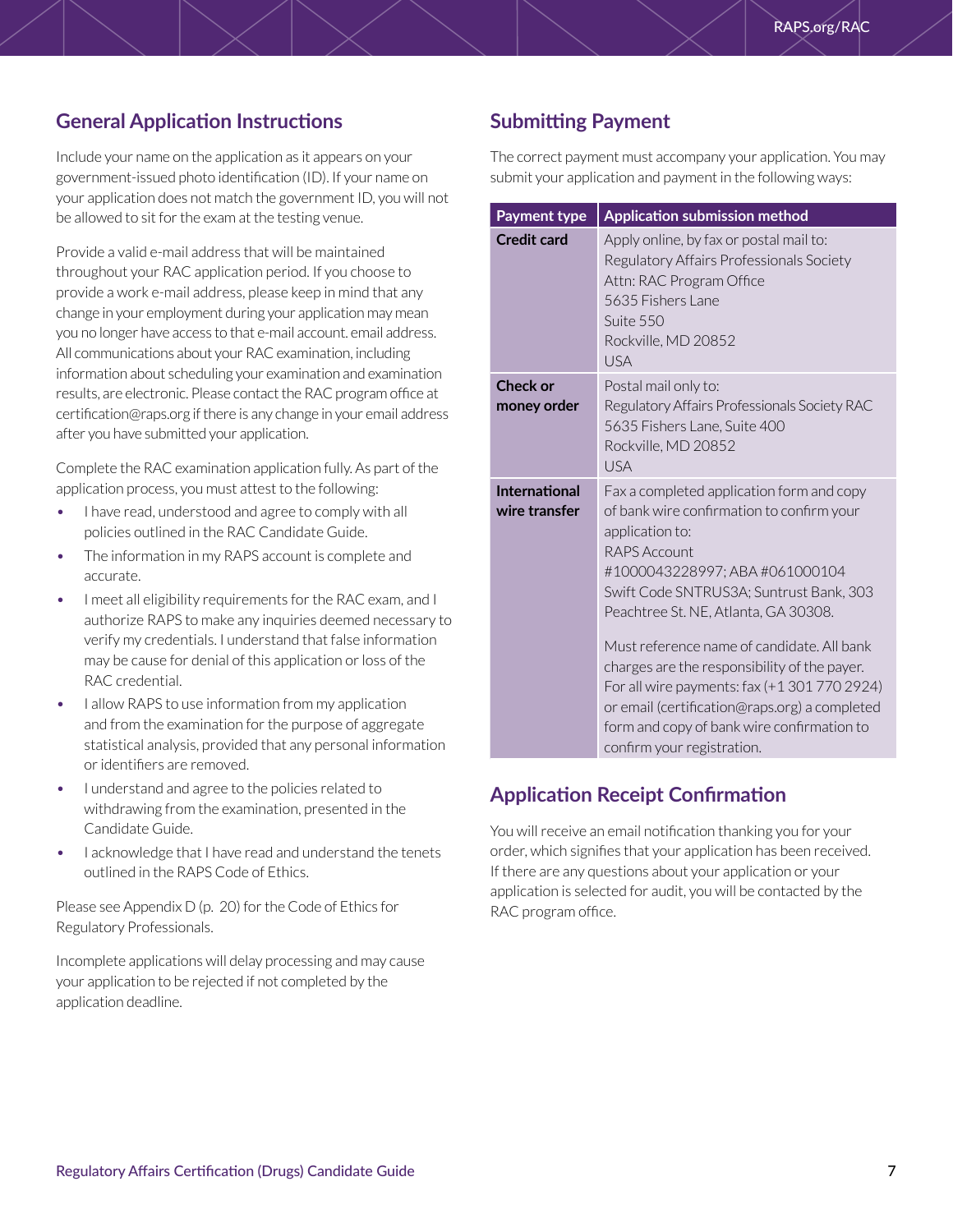## <span id="page-7-0"></span>**Application Audit**

RAPS may audit a percentage of applications for completeness and accuracy. If your application is selected for audit, you will receive email notification of the audit, what types of documentation must be submitted and the deadline for submission of requested documentation. If you do not comply with the terms of the audit by the stated deadline, you will not be allowed to take the test and your examination fee will be refunded minus a \$100 processing fee.

## **Incomplete Applications**

If your application is incomplete, you will be notified by the RAC program office, and the application deficiencies must be corrected by the application deadline. Failure to submit required information prior to the deadline will lead to rejection of your application and you will be issued a refund of the examination fee, minus a \$100 processing fee.

## **Application Rejection**

Applications for RAC examinations will be rejected for failure to meet eligibility requirements or falsification of application information. Rejected applicants will be refunded the examination fee, minus a \$100 processing fee.

### **Application Withdrawal/Cancellation and Refunds**

An application may only be withdrawn or cancelled before the application deadline. Requests to withdraw or cancel an application will not be accepted after this deadline. To withdraw or cancel an RAC application, you must submit a written request to the RAC program office at certification@ raps.org. There is a \$100 processing fee for withdrawn or cancelled applications.

## **Transferring to Another Testing Cycle**

A request to transfer to the next testing cycle may be made without charge before the application deadline. Requests to transfer to the next testing cycle after the application deadline but before the end of the testing window will incur a transfer fee of \$250. Transfers will be allowed up to 10 days after the end of the testing window. After this period transfers will not be allowed and applicants will be required to pay a new application fee at full price. For individuals who require a transfer due to an unavoidable emergency please see the 'Emergency Situations' section.

## **Appeals Process**

Candidates have the right to appeal any adverse decision made by the RAC program office. An appeal must be submitted in writing not more than 30 days following the date of notification of the adverse decision. Appeals should be sent to the RAC program office at certification@raps.org or via US mail to RAPS headquarters. All appeals will be addressed by the RACB. Decisions about appeals made by the RACB will be final.

## **Nondiscrimination Policy**

The RAC program does not discriminate among candidates on the basis of age, gender, race, religion, national origin, disability, sexual orientation or marital status.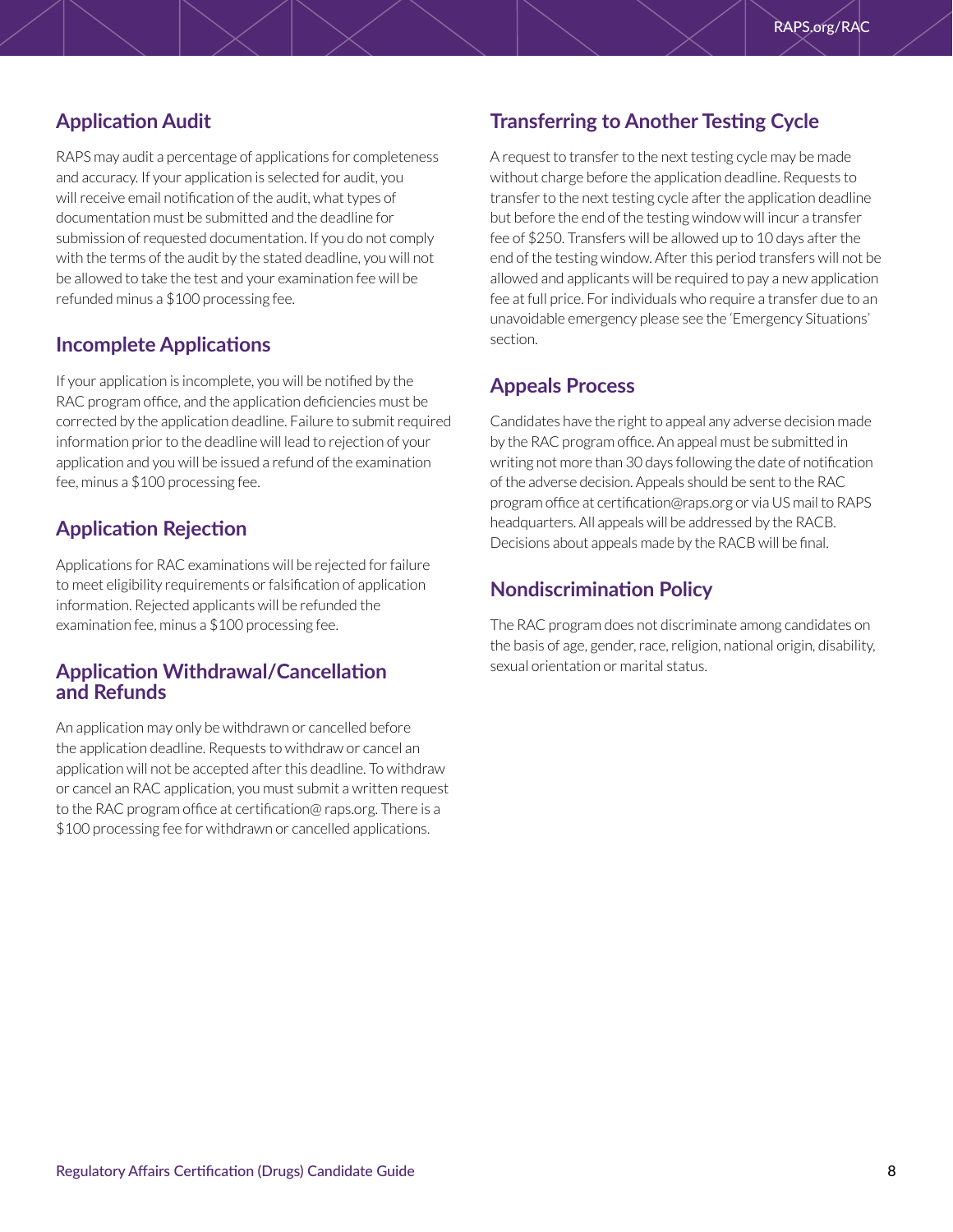# <span id="page-8-0"></span>EXAMINATION SCHEDULING

## **Scheduling Your Examination**

You will schedule your examination online directly with the RAC program's contracted testing vendor, Scantron. You will receive a "Notice to Schedule" email from Scantron approximately 10–14 days prior to the start of the testing cycle with instructions about how to schedule your examination. Please be sure that your email address can accept emails from [testing@scantron.](mailto:testing@scantron.com) [com](mailto:testing@scantron.com). This email will contain a website link, unique login ID and password. You will use this site to schedule a testing center location, test date and time.\*

\* For candidates testing in the Summer 2020 RAC exam window only, a pilot scheme offering Live Online Proctoring (LOP) is available. Summer candidates will make their decision whether to take LOP testing or to test at a testing center location at the time they schedule their exam. For a full list of testing rules pertaining to LOP testing please see the addendum to this Candidate Guide.

## **Testing\***

To schedule your examination at a testing center, log into the Scantron scheduling site, you will be shown the available dates and times at your selected testing center and you will select your preferred testing date and time. Once you submit your selection you will receive a confirmation e-mail.

You should schedule your examination as soon as possible for the best chance of receiving your preferred testing date and location. You must submit your test scheduling request at least four days prior to your preferred testing date. All examinations must be scheduled four days prior to the close of the testing cycle. Once you have scheduled your examination, you will receive a confirmation email from Scantron. You must bring a copy of the confirmation email with you to the testing center on test day.



Scantron reserves the right to cancel any testing site. In the event of a cancelled site, you will be notified by Scantron and instructed about how to reschedule your testing location and appointment without additional fees.

## **International Testing**

Applicants looking to schedule an examination outside of the US or Canada should follow the the instructions to schedule through the Scantron scheduling site. However, should international sites/ dates be unavailable at your preferred international location, you may click on the "More International Sites" button to see a full list of sites in our network. Consider locations that you may be traveling to for business or pleasure if you cannot find a location near your home or office. You may then submit three (3) preferred international site/date options. Scantron cannot guarantee availability of any international site/date during the designated testing period. Within five (5) business days, Scantron will issue a confirmation notice for one of the preferred sites/dates. If none of the preferred site/dates are available, Scantron will offer an alternate site/date for your approval. Upon approval, Scantron will issue a confirmation notice.

## **Changing Your Examination Appointment After it Has Been Scheduled**

If you wish to change the date, time or location of an examination that has already been scheduled, and that you wish to take in the same examination window, you will need to go to the link on your appointment confirmation email. You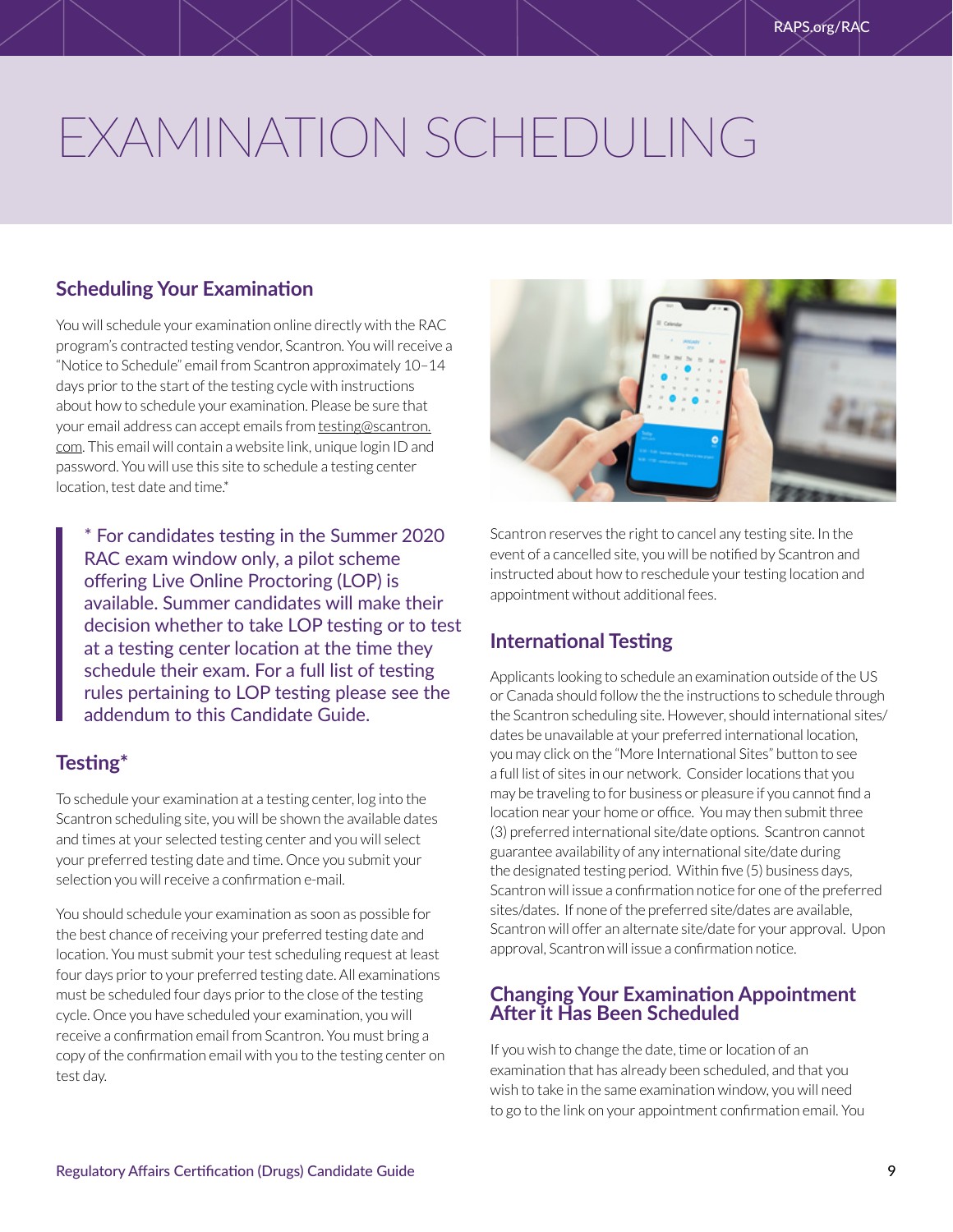<span id="page-9-0"></span>may reschedule a testing appointment up to two (2) days in advance of your testing appointment. Reschedule requests are not accepted within two (2) days of your scheduled testing appointment. If you have difficulty rescheduling online, you can contact Scantron by telephone at +1 919 572 6880.

A fee of \$50 (US) for each change is required, payable to Scantron. Changes may not be made less than five business days before your scheduled examination date. You may only reschedule to another date within the current testing cycle. If you wish to reschedule to another testing window, please see 'Transferring to Another Testing Cycle.

If you are testing via LOP you may reschedule your online (LOP) appointment when necessary via Scantron's scheduling system within the exam window. To access the LOP system, please click on the scheduling link in the Notice to Schedule email to log into the scheduling system.

The \$50 fee does not apply to LOP candidates rescheduling to another LOP slot or from LOP to an in-person test. The \$50 fee does apply to candidates rescheduling from in-person testing to another in-person time/location or to LOP.

## **Change in Examination Type or Method**

A candidate requesting to change the type of examination they wish to take (e.g., from Drugs to Devices or vice versa), or changing testing method (e.g. from online testing to onsite testing, or vice versa) must submit the request to the RAC Program Office no later than seven business days prior to the scheduled testing appointment. RAC program staff will notify the testing vendor no later than four business days prior to the candidate's scheduled examination appointment. An additional fee of \$50 will apply.

## **Emergency Situations**

Under certain circumstances, as outlined below, the RAC program may, at its discretion, transfer an applicant's test to the next testing window and waive the transfer fee.

If an applicant cannot take the RAC exam for one of the following reasons:

- A documented, personal medical emergency
- A death in your immediate family
- Unexpected military deployment

The applicant may request to transfer to the next testing cycle. In such circumstances the applicant must contact the RAC program office no more than five days after the scheduled examination date (if a date has already been scheduled through the testing vendor).

A personal medical emergency means that the candidate has experienced a medical issue. Transfer requests are not applicable for medical issues affecting family members. To apply for a transfer waiver the appropriate documentation must be submitted to the RAC program office no later than 30 days of your scheduled examination date. Candidates will not be eligible for a refund following a transfer. Work-related emergencies do not qualify for this exception.

## **Failure to Schedule an Examination or Appear for Your Examination Appointment\*\***

If you do not schedule an examination appointment or you fail to appear for your scheduled examination appointment, you will be considered a 'no-show' and will forfeit all examination fees. The following are situations in which you will be considered a 'no-show':

- Failure to schedule an examination appointment during the testing cycle
- Failure to appear at your scheduled appointment
- Arriving at the testing site more than 15 minutes after your scheduled appointment time
- Failure to have appropriate photo identification at the examination appointment

If you fail to schedule or appear, you may reapply to take an RAC examination in the future and will be required to pay full application fees.

\*\* For candidates testing in the Summer 2020 RAC exam window only, a pilot scheme offering Live Online Proctoring (LOP) is available. For a full list of testing rules pertaining to LOP testing please see the addendum to this Candidate Guide.

## **Special Accommodations for the Examination**

Candidates who require special accommodations under the Americans with Disabilities Act (ADA) and ADA Amendments Act (ADAAA) should send the completed Special Accommodations Request Form with the Documentation of Disability-Related Needs form (see Appendices B and C) completed by a qualified professional, to the RAC program office at certification@raps. org or RAPS headquarters at the time of application. The request must indicate the nature of the disability and specific testing accommodations requested. Candidates will be notified in writing if their request is approved.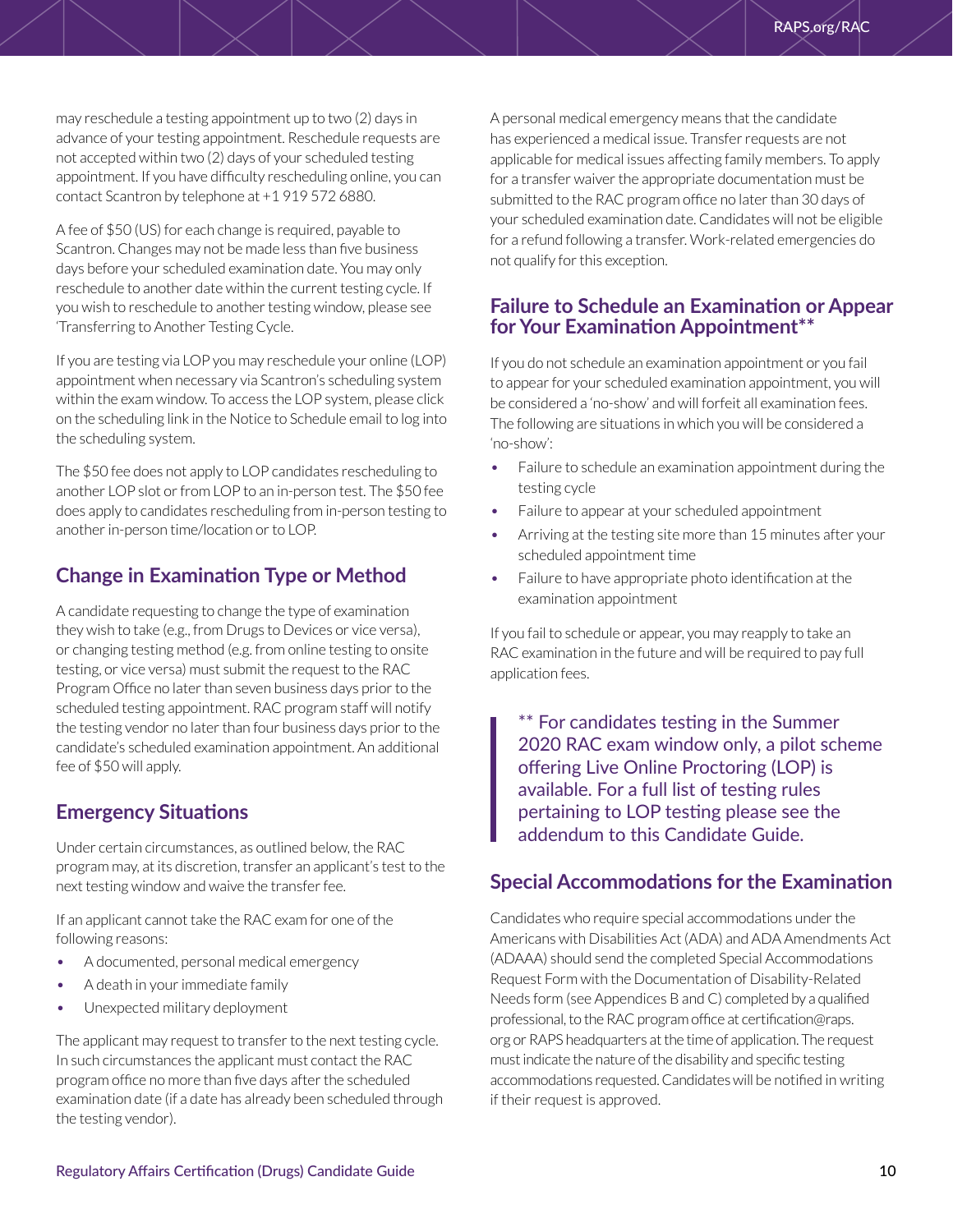# <span id="page-10-0"></span>ON EXAMINATION DAY

## **What to Bring to the Testing Center\***

You should arrive at the testing center at least 15 minutes before your scheduled appointment for check in. You must bring a copy of the examination appointment confirmation email with you.

To be admitted to the testing center you must bring current, valid government-issued identification (ID). Your identification must include your name (in English characters or translation to compare with your RAC application information), photograph and signature.

You are required to present a valid, government-issued photo ID (e.g., driver's license, passport, state-issued ID card) on exam day; please ensure that your first and last name on the valid, government-issued photo ID EXACTLY match your first and last name as they appear on the scheduling screens. If your first and last names are incorrect, please contact RAPS immediately at (301) 7702920, ext. 200. If you have more than one last name listed on your government-issued ID, the same last names must be reflected on your confirmation email. If you do not provide appropriate and/ or matching identification, you will not be permitted to take the examination and will forfeit all examination fees.

The following are acceptable forms of government-issued identification:

- driver's license
- military ID
- passport
- national identification card

\* For candidates testing in the Summer 2020 RAC exam window only, a pilot scheme offering Live Online Proctoring (LOP) is available. For a full list of testing rules pertaining to LOP testing please see the addendum to this Candidate Guide.

## **Items Prohibited at the Testing Center**

Candidates are expressly prohibited from bringing the following items to the test center:

- cameras, cell phones, optical readers or other electronic devices that include the ability to photograph, photocopy or otherwise copy test materials
- notes, books, dictionaries or language dictionaries
- book bags,luggage, purses or handbags
- iPods, mp3 players, tablets, headphones or pagers
- calculators, computers, PDAs or other electronic devices with one or more memories
- personal writing utensils (i.e., pencils, pens and highlighters)
- watches and other jewelry except wedding or engagement rings
- food and beverages
- coats and jackets
- weapons
- Hats, hoods or other headwear are not permitted in the examination room unless required for religious purposes. All items are subject to inspection by the proctor if suspicious behavior is detected.
- Please note that sweaters and sweatshirts without pockets or hoods are permitted.

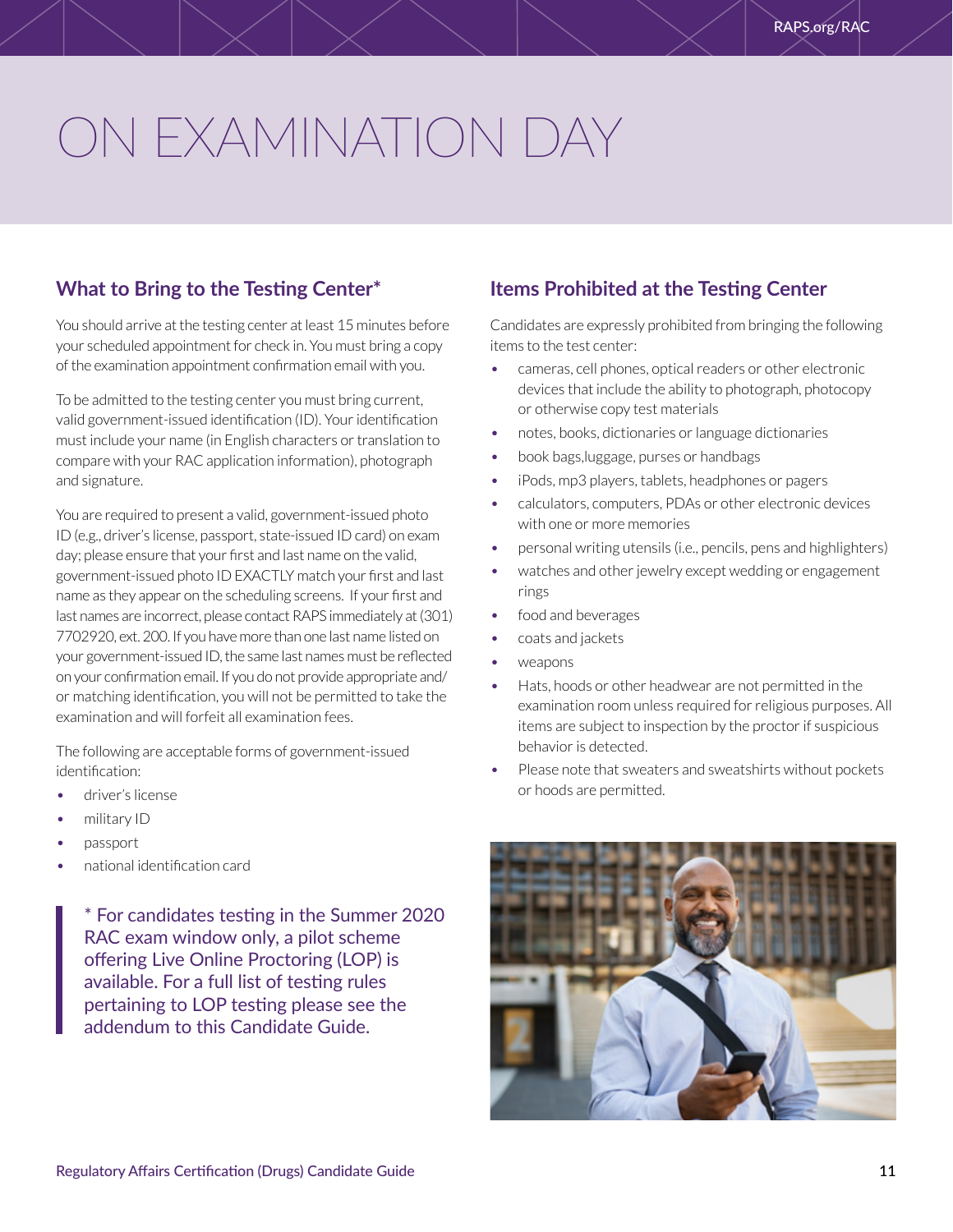<span id="page-11-0"></span>You will be provided with:

- 1. paper and pencil or erasable noteboards and markers at the test center
- 2. have an abbreviations table

Please note that Scantron testing centers administer examinations for multiple organizations. Individuals in the testing room with you may be taking different examinations and have different rules for their examination including time and what is allowed at their testing station.

## **Other Considerations**

- Smoking is prohibited.
- You may not ask questions about examination content.
- All examinations are monitored and may be recorded in both audio and video format.
- No breaks are scheduled during the examination. If you need to leave the testing room to take a break, you will not be given extra time to finish the examination. You may be required to present your ID when returning to the testing room.

## **Cancellation Due to Inclement Weather**

In the event of bad weather, a natural disaster or other emergency, Scantron will post the information on their website. Candidates scheduled at a site operating on a delay will receive an email from Scantron. Should the site be closed entirely, Scantron will contact the candidates to reschedule.

## **Examination Security and Confidentiality**

The RAC examinations are the sole and exclusive property of the RAC program. These materials are confidential and not available for review by any person or organization other than the RACB and the examination committees. Copying, publishing or disclosing examination content in any form is considered a violation of the RAC Security and Confidentiality policy and will be subjected to disciplinary action which may include termination of a testing session, invalidation of test results and/ or revocation of an RAC credential.

### **Termination of Examination Administration/ Dismissal From the Testing Center**

You are expected to conduct yourself in a professional manner at all times at the testing center. The test center administrator or proctor is authorized to dismiss you from an examination and/or request that a test score be cancelled if you engage in any of the following:

- using or attempting to use someone else to take the examination
- using notes or other study materials during the testing process
- creating a disturbance. Disruptive behavior in any form is not tolerated. The test administrator has sole discretion to determine what constitutes disruptive behavior.
- communicating in any manner with anyone other than the administrator or proctor during the testing process
- leaving the testing room without permission
- tampering with a computer
- removing or attempting to remove any material from the testing room
- failing to follow any examination policies or requirement explained in this Candidate Guide

## **Problems at the Testing Center**

The RAC program and Scantron take steps to assure that the RAC examination process is effective. However, irregularities may sometimes occur. If you encounter technical difficulties during the examination, please contact the proctor immediately. If a delay exceeds 30 minutes, you may request to reschedule your examination to another date if you are unable to wait any longer.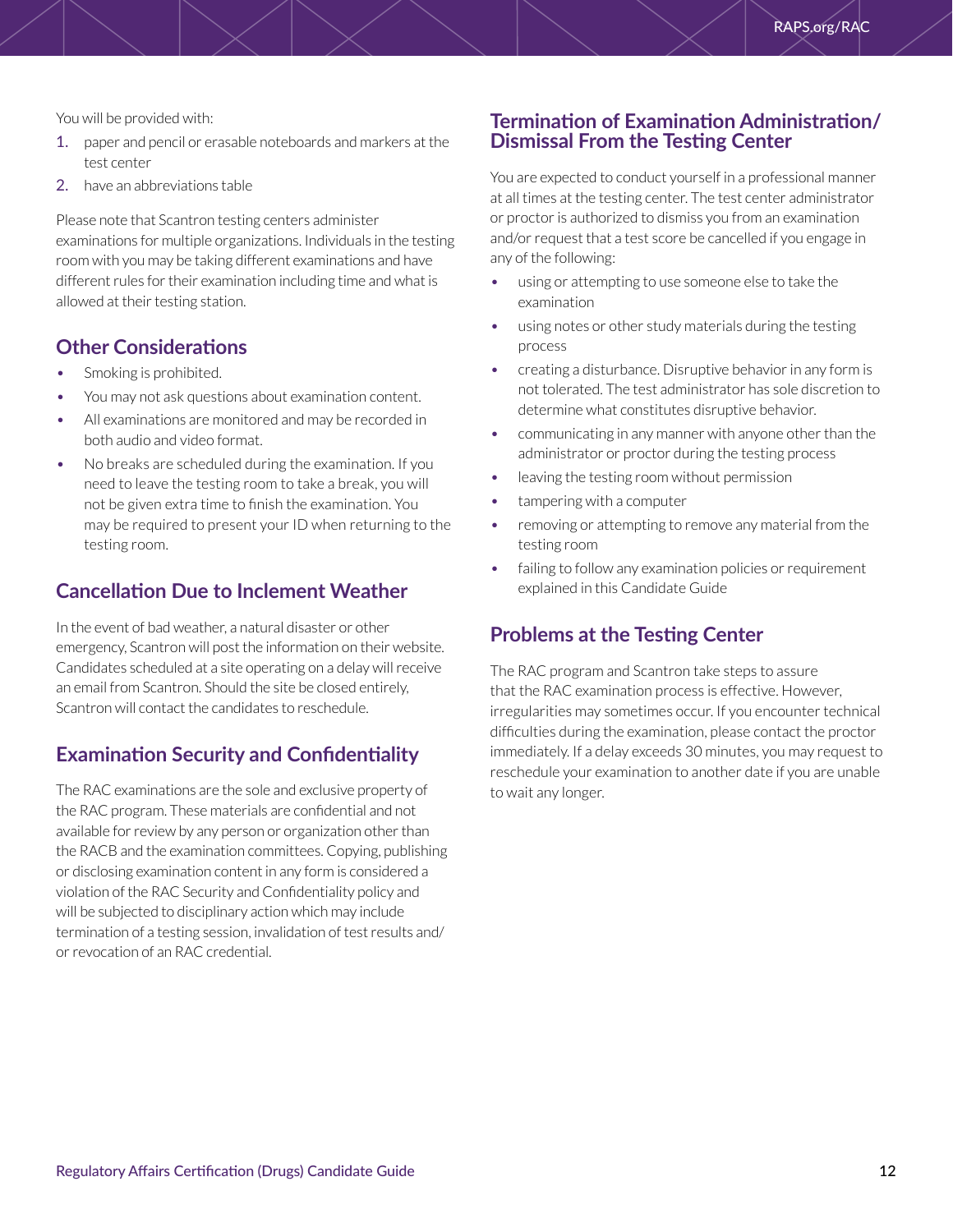# <span id="page-12-0"></span>AFTER THE EXAMINATION



## **Examination Scoring**

RAC examinations are scored by Scantron after the close of the testing cycle. Examinations are not scored at testing centers. A statistical report of scoring is reviewed by a statistician and the examination committee to assure ongoing quality of the examinations.

All scores are reported on a scale of 0 to 99 with 75 being the passing score. The scaled score is neither the number of questions answered correctly nor the percent of questions answered incorrectly. You cannot look at the scaled score and determine the number of correctly answered questions needed to pass the examination.

## **Notification of Examination Results**

Examination results are typically available four to six weeks after the close of the testing cycle. You will receive an email notification with your results. Results are released only to candidates. No results will be reported over the telephone or by fax.

## **RAC Recognition**

A list of all active RAC-credentialed professionals is available online at RAPS.org/RAC. Newly credentialed professionals are added after all candidates are notified of their status. If you do not wish to be included in the online listing, please contact the RAC program office.

## **Use of the RAC Designation**

When you pass an RAC examination you may use the RAC designation after your name as a professional credential. You should list your RAC and specific RAC credentials on your resume, curriculum vitae, employment or other professional records. The RAC designation cannot be used by individuals who fail to maintain the RAC credential by meeting recertification requirements.

## **Retaking the Examination**

Candidates who do not pass the RAC examination are eligible to retake the examination. To apply for re-examination, candidates must submit a new application. There is no limit on the number of times a candidate can take an examination. Candidates can retake the exam as soon as the next testing window.

## **Release of Information**

The RAC program maintains strict procedures for ensuring the confidentiality of all candidate records. Information about candidates is released only to the candidates themselves. Scores are only released to the candidate and are not released by telephone or fax even to the candidate.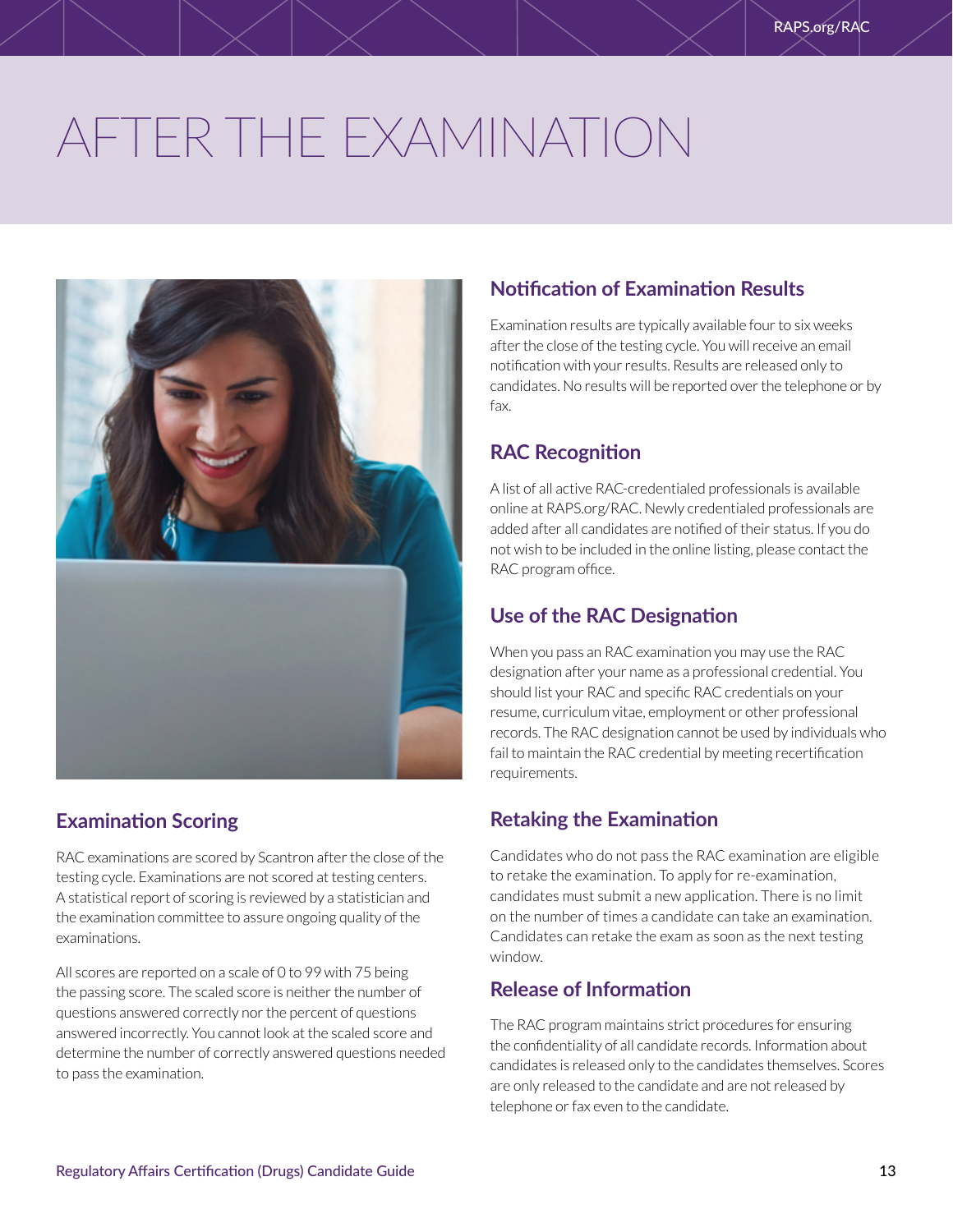# <span id="page-13-0"></span>RECERTIFY

## **Maintaining Your RAC Credential**

Continual learning, knowledge enhancement and professional development are vital to regulatory professionals. Once certified, you maintain your RAC through continued learning and involvement in professional activities. You are required to renew your RAC every three years by earning 36 RAC recertification credits. Credits may be accumulated in many ways, including participation in continuing education, public speaking on regulatory topics, professional writing and involvement with professional organizations.

Individuals who hold more than one RAC designation are only required to submit a single recertification application with a total of 36 credits. The recertification cycle is based on the initial RAC certification and the related recertification cycle. You can find detailed information about maintaining and renewing your RAC in the RAC Recertification Guide.

## **Contact Information**

### **Regulatory Affairs Professionals Society**

Attention: RAC Program Office 5635 Fishers Lane, Suite 400 Rockville, MD 20852 USA

Tel: +1 301 770 2920, ext. 200 Fax: +1 301 770 2924 Email: [certification@raps.org](mailto:certification@raps.org)

### **Scantron**

6001 Hospitality Court, #100 Morrisville, NC 27560 USA

Tel: +1 919 572 6880 Email: [testing@scantron.com](mailto:testing@scantron.com)

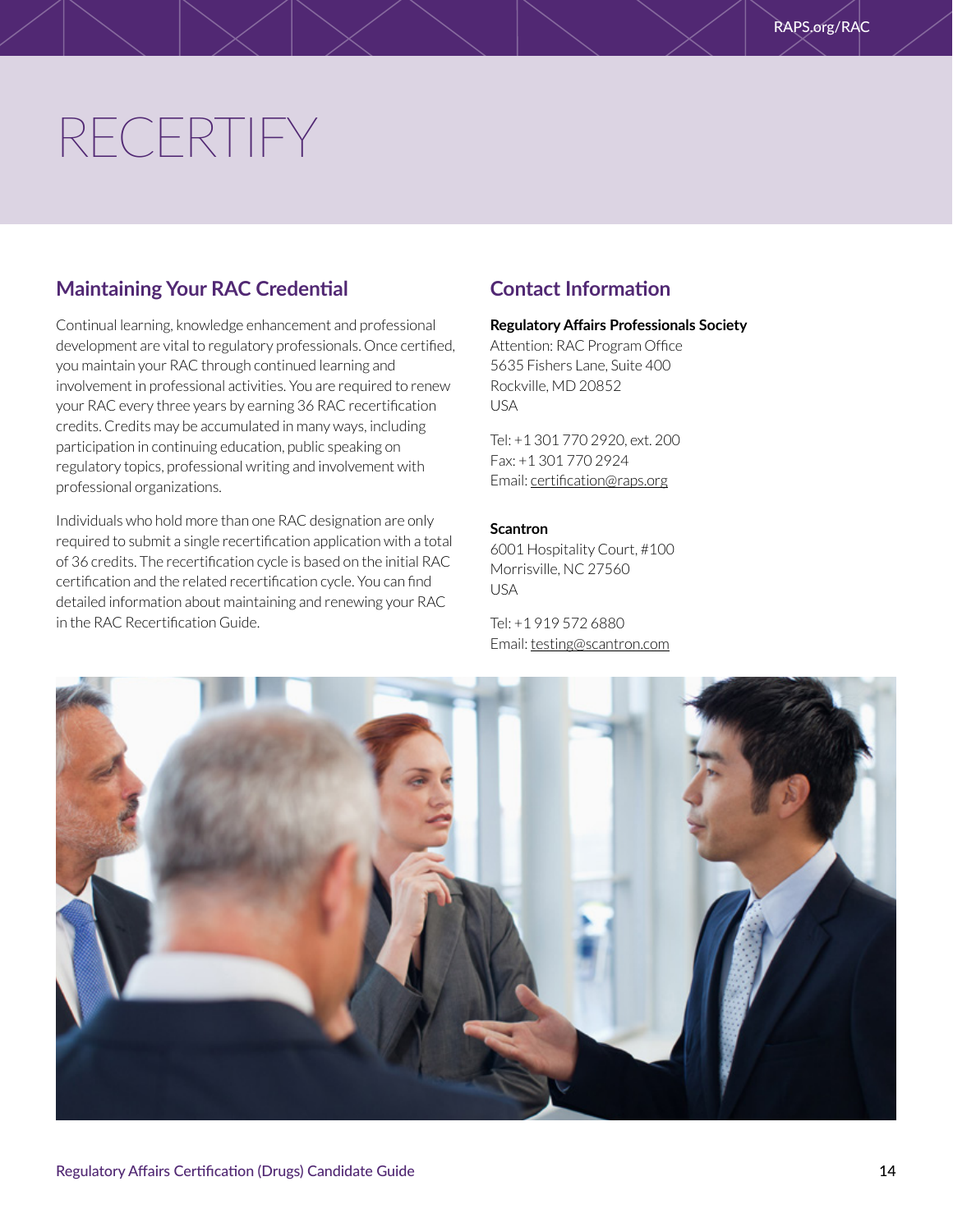## <span id="page-14-0"></span>**Appendix A**

## **RAC (Drugs) Detailed Examination Content Outline**

Each examination is based on a survey of the scope of practice and specific roles and responsibilities of regulatory professionals in the workplace with at least three years of regulatory experience. Each examination is reviewed and revised annually and content is updated for the October/November exam cycle. Examination content for the RAC (Drugs) exam is based on regulations and guidelines in:

#### **Domain I: Strategic Planning—Exam Weighting approximately 24%**

- **Task 1:** Evaluate the regulatory environment and provide internal advice throughout the life cycle of the product (e.g., concept, development, manufacturing, marketing) to ensure compliance.
- **Task 2:** Perform risk/benefit analysis on product development concept for initial product viability.
- **Task 3:** Determine endpoints for safety and efficacy testing at the feasibility phase to determine the ability to comply with regulatory standards.
- **Task 4:** Advise research and development programs to ensure regulatory compliance.
- **Task 5:** Provide regulatory intelligence to develop local, regional, and global regulatory strategies that include determination of regulatory classification, submission type (e.g., eCTD, electronic, paper) for regulatory applications, due diligence, and internal/external license opportunities.
- **Task 6:** Evaluate the regulatory outcomes of initial product concepts and make recommendations for future actions.
- **Task 7:** Evaluate and interpret regulatory decisions in a similar product category to assess regulatory implications for approval.
- **Task 8:** Identify and engage appropriate regulatory authorities for submission of data concerning the product being developed.
- **Task 9:** Assess impact of local, regional, and global requirements and considerations on the regulatory dossiers.
- **Task 10:** Consult with multidisciplinary teams to develop indications for use, intended use, and product claims (e.g., target product profile, product requirements).
- **Task 11:** Evaluate the regulatory merits of domestic versus regional or global submission strategies (e.g., simultaneous filings, joint reviews, mutual recognition agreements, assessment of similarity or dissimilarity of requirements) to define market feasibility.
- **Task 12:** Anticipate regulatory issues arising from trade-related matters (e.g., applicable treaty law, international conventions, "for export only" status).
- **Task 13:** Develop strategies for regulatory authority interactions (e.g., FDA/CA meetings, correspondence, documenting verbal communication or commitments) to guide product development life cycle management.
- **Task 14:** Ensure regulatory compliance of company standard operating procedures impacting internal stakeholders.
- **Task 15:** Provide internal trainers with information on regulatory requirements to incorporate in ongoing training programs.

### **Domain II: Pre-marketing—Exam Weighting approximately 37%**

### **Manufacturing Section**

- **Task 1:** Determine applicable regulatory requirements for manufacturing and/or development of drug products.
- **Task 2:** Review documentation of raw materials to ensure compliance with regulatory requirements (e.g., API/drug substance, novel excipients, animal-derived materials).
- **Task 3:** Review documentation (e.g., stability data, specifications, investigational labeling) for adequacy to support IND/CTA submission.
- **Task 4:** Ensure regulatory compliance of manufacturing and release of investigational products for clinical use.

#### **Nonclinical Section**

- **Task 5:** Determine nonclinical test requirements (e.g., GLP, toxicology studies) and ensure compliance with applicable guidance, standards, and regulations for product-specific requirements.
- **Task 6:** Evaluate adequacy of nonclinical data and risk management activities to support initiation of clinical trials.

#### **Clinical Section**

- **Task 7:** Determine requirements for clinical development and ensure compliance with applicable guidance, standards, and regulations for product-specific requirements (e.g., ICH, GCPs, monitoring, auditing, ethics committee, safety reporting, informed consent, financial disclosure).
- **Task 8:** Ensure that reporting procedures are in place to report adverse events that occur during clinical trials/ investigations to appropriate regulatory bodies.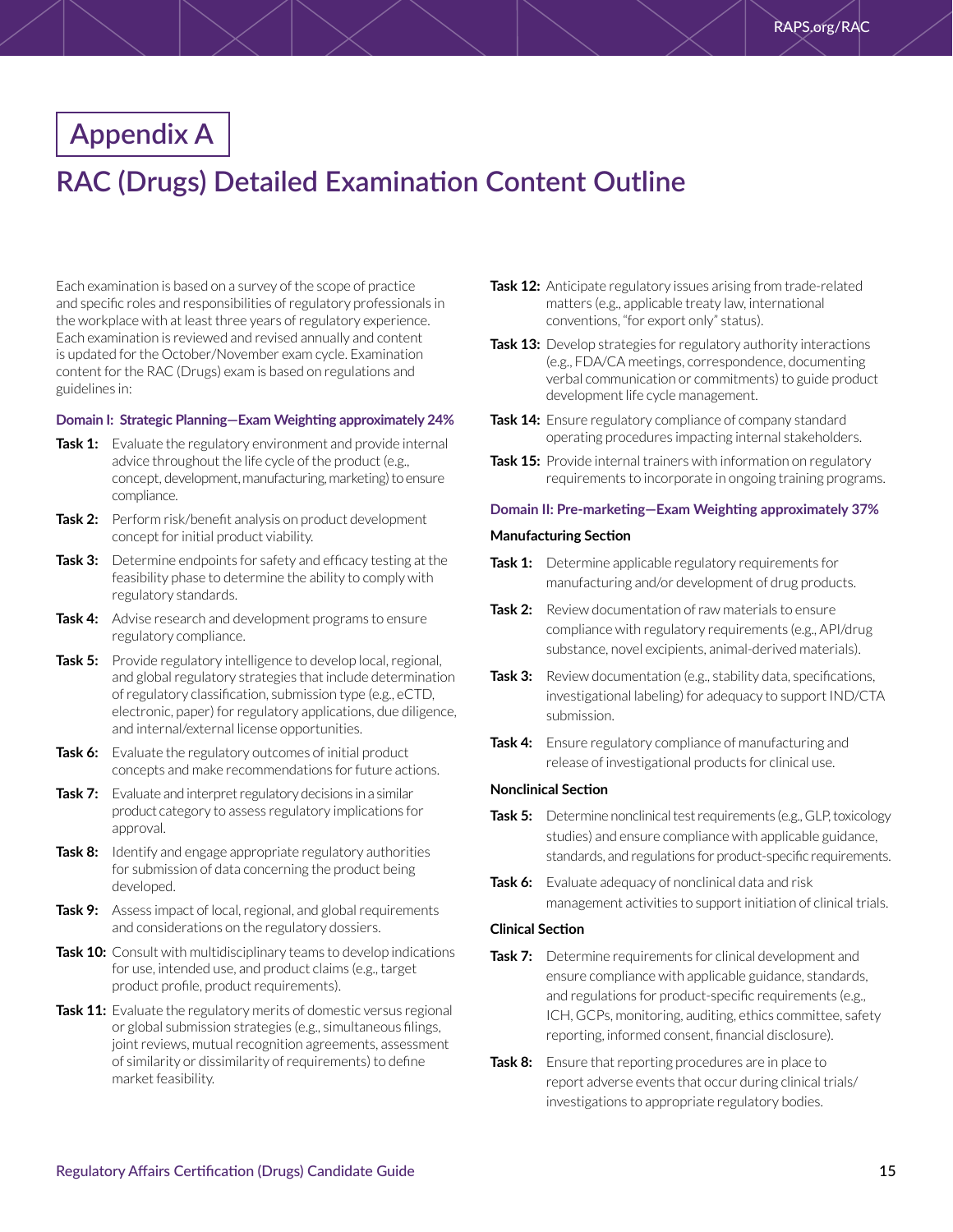- **Task 9:** Generate and ensure regulatory compliance of product labeling.
- **Task 10:** Inform stakeholders of regulatory implications regarding ongoing clinical trials/ investigations (e.g., protocol amendments, ICF amendments).

### **General Section**

- Task 11: Advise stakeholders of regulatory requirements for quality, nonclinical, and clinical data to meet applicable regulations.
- **Task 12:** Assess the acceptability and completeness of quality, nonclinical, and clinical documentation for submission filing to comply with applicable regulations (e.g., IND/CTA, NDA/ BLA/MAA submission, manufacturing transfer).
- **Task 13:** Initiate and monitor the process to obtain nonproprietary (e.g., USAN, INN) and proprietary names.
- **Task 14:** Manage outsourcing strategy (e.g., contract research organizations, subcontractors, test facilities, consultants) using appropriate communication tools throughout the product development life cycle.
- **Task 15:** Compile and review regulatory submission packages in accordance with applicable regulations.
- **Task 16:** Prepare or review study data and manufacturing information to ensure compliance with local, regional, national, and international regulatory requirements.
- **Task 17:** Maintain authorization for ongoing clinical trials/ investigations (e.g., amendments, annual reports, updates) and monitor the progress of the regulatory authority review process.
- **Task 18:** Evaluate proposed manufacturing changes on nonclinical and clinical development and regulatory submission strategies.
- **Task 19:** Facilitate the development of appropriate and timely responses to regulatory authority queries and actions to ensure compliance with company procedures.
- **Task 20:** Participate in developing a risk management system (e.g., vigilance) to ensure that local, regional, and global regulatory requirements as applicable are met for the development program.
- **Task 21:** Identify, monitor, and submit applicable reports (e.g., serious adverse events) or notifications (e.g., changes in manufacturing) to regulatory authorities to comply with regulations.
- **Task 22:** Participate in audits/inspections by regulatory authorities and contribute to responses to audit findings as required.

### **Domain III: Post-marketing—Exam Weighting approximately 28%**

- **Task 1:** Evaluate advertising and promotional materials for adherence to regulations, guidelines, and standard operating procedures to ensure compliance.
- **Task 2:** Generate and evaluate product labeling (e.g., package insert, instructions for use) for adherence to regulations, guidelines, and standard operating procedures to ensure compliance.
- **Task 3:** Submit notifiable changes and supplemental dossiers and follow up with the appropriate regulatory authorities to achieve compliance.
- **Task 4:** Ensure that appropriate standard operating procedures are in place to manage product-associated events, complaints, adverse drug reports, recalls, market withdrawals, and vigilance reports in accordance with regulatory requirements.
- **Task 5:** Provide regulatory input for risk management strategy to be presented to stakeholders and implement appropriate regulatory steps for selected options (e.g., consumer information, advertising, or labeling changes, warnings or alerts, product changes, recalls, withdrawals).
- **Task 6:** Implement regulatory strategy for handling communication to stakeholders for notifiable product-associated events, complaints, adverse drug reports, and recalls (e.g., dear healthcare provider letters, patient letters, distributor letters, health authorities).
- **Task 7:** Report notifiable manufacturing product-associated events (e.g., failures, recalls, corrective actions resulting from inspections) to regulatory authorities to maintain compliance.
- **Task 8:** Report product safety issues/failures to regulatory authorities to comply with local, regional, and global regulations.
- **Task 9:** Engage regulatory authorities and comply with product post-marketing commitments and requirements to meet conditions of approval.
- Task 10: Participate in crisis/issue management team (e.g., product recall, counterfeiting) and assess the regulatory impact and resolution of product-related events.
- Task 11: Review regulatory aspects (e.g., quality, product complaints, recalls, vigilance) of contracts for product manufacturing and distribution to ensure compliance.
- **Task 12:** Control access to regulatory documentation to ensure confidentiality and protection of proprietary information.
- **Task 13:** Maintain licenses (e.g., registration and listings, narcotics, controlled substances) and submit renewals as required.
- **Task 14:** File new and amended patent/trademark forms to update information with applicable regulatory authorities to meet regulations.
- **Task 15:** Provide required information (e.g., clinical data) in support of product reimbursement requests.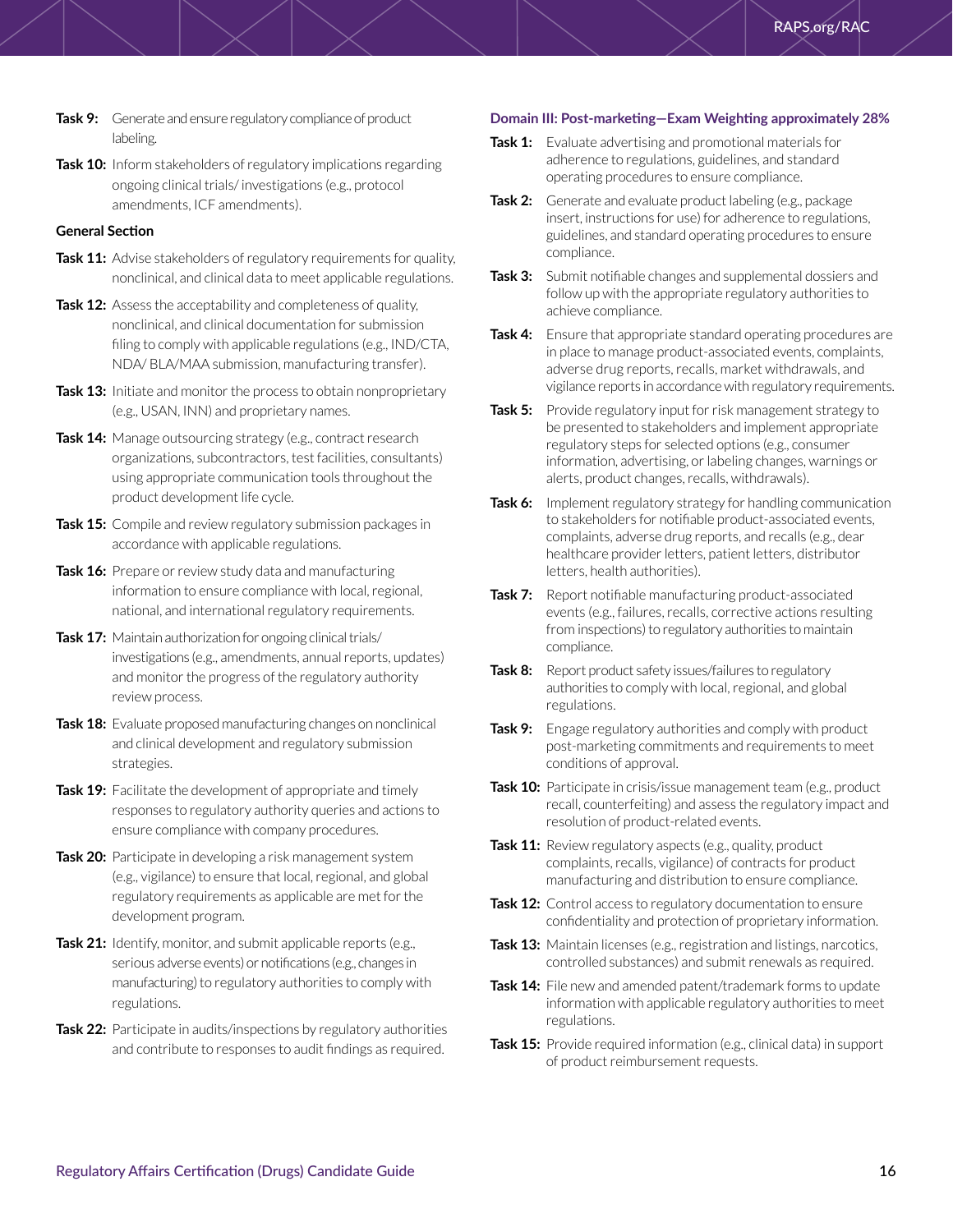- **Task 16:** Ensure compliance with regulatory requirements for lot distribution and release.
- **Task 17:** Provide regulatory oversight of quality system compliance (e.g., ISO, GXPs, SOPs).
- **Task 18:** Comply with import and export requirements.
- **Task 19:** Ensure compliance with applicable market controls and requirements (e.g., controlled substances, veterinary use only).
- **Task 20:** Ensure adequacy of product traceability systems.

### **Domain IV: Interfacing—Exam Weighting approximately 11%**

- **Task 1:** Advise on regulatory strategy for risk management process to mitigate impact to company.
- **Task 2:** Coordinate company presentations and development of briefing documentation for regulatory advisory committee, agency representatives, and other government agencies to facilitate regulatory compliance.
- **Task 3:** Provide input on proposed legislation, regulations, guidelines, and/or standards to be followed by industry and regulatory authorities to ensure consistent and clear application of requirements.
- **Task 4:** Manage regulatory authority inspections to ensure company personnel are well-prepared and understand inspection processes.
- **Task 5:** Evaluate legislation, regulations, guidelines, standards, and related issues to facilitate compliance on regulated products and to support strategic planning.
- **Task 6:** Advise stakeholders on the impact of current and proposed legislation, regulations, guidelines, and standards and provide training when necessary to facilitate regulatory compliance.
- **Task 7:** Communicate with legal counsel and company officials when appropriate to minimize exposure to legal liability.
- **Task 8:** Participate on cross-functional product development teams (e.g., individuals from CMC, quality, labeling, research and development, clinical, nonclinical, marketing, legal) to provide regulatory affairs expertise.

All Tasks may be examined under the following knowledge or skill areas:

- a. Regulatory intelligence
- b. Product development
- c. Risk management
- d. Licensing, registration, and maintenance
- e. Post-market activities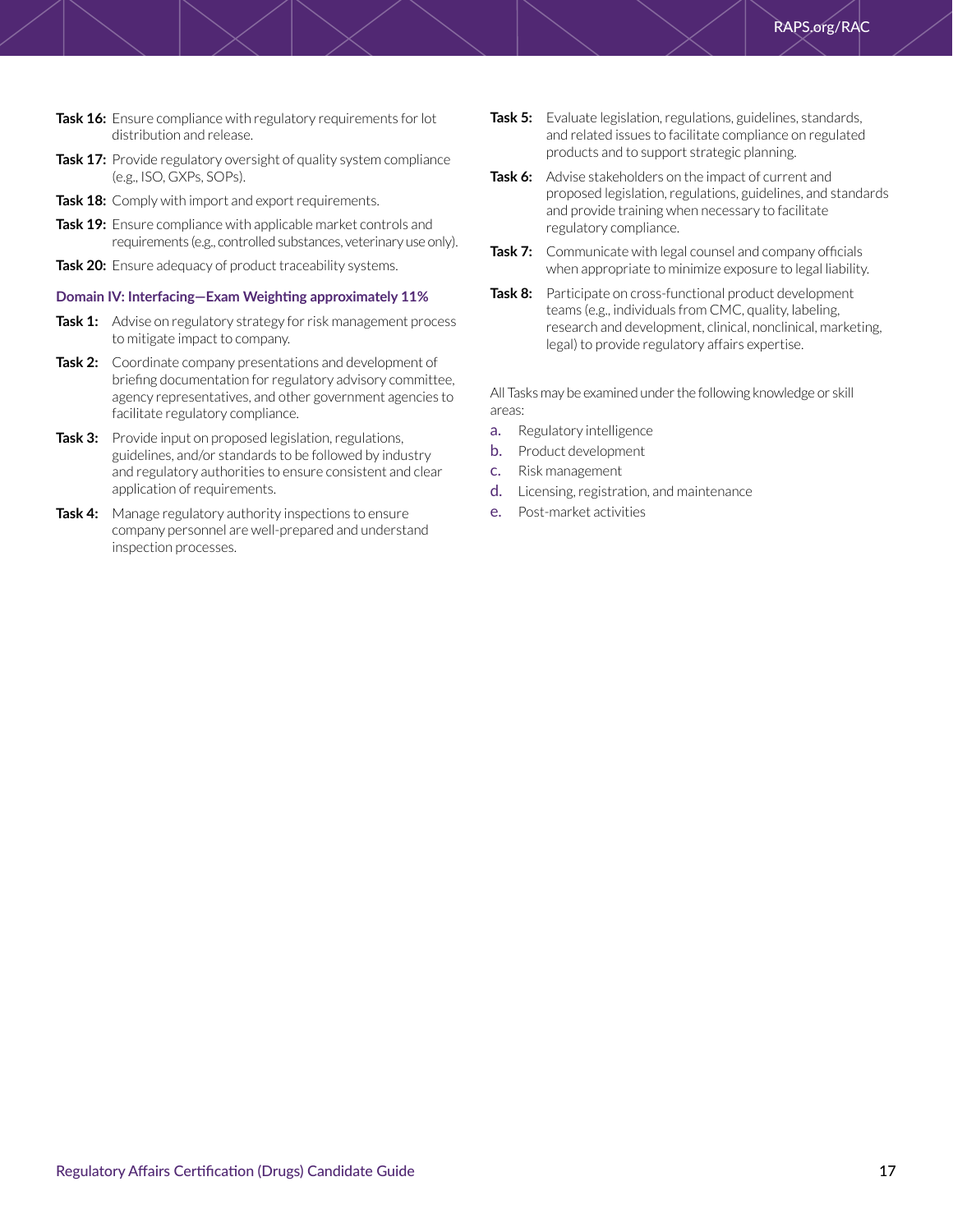<span id="page-17-0"></span>**Appendix B**

## **Special Accommodations Request**

The Regulatory Affairs Certification Board (RACB) may provide accommodations to candidates with a disability as defined by the Americans with Disabilities Act (ADA). Please review the RAC Candidate Guide before submitting this form to be sure you quality for special accommodations.

### **Please Type or Print**

| <b>Name</b>    | First<br>Last                                       |                                                                                          |               |                |                        | MI              |                     |
|----------------|-----------------------------------------------------|------------------------------------------------------------------------------------------|---------------|----------------|------------------------|-----------------|---------------------|
| <b>Address</b> | <b>Street</b>                                       |                                                                                          |               |                |                        |                 | Mail Stop/Suite/Apt |
|                | City                                                |                                                                                          |               | State/Province |                        | Zip/Postal Code | Country             |
| Phone          | Country & Area Code                                 |                                                                                          |               | <b>Email</b>   |                        |                 |                     |
| ORAC (US)      | ORAC (EU)                                           | For which of the following examinations are you requesting accommodations?<br>ORAC (CAN) | ORAC (Global) |                | <b>O</b> RAC (Devices) | ORAC (Drugs)    |                     |
|                | Type of accommodation you are requesting            |                                                                                          |               |                |                        |                 |                     |
|                |                                                     | Have you previously received accommodations in any educational or testing situation?     |               |                |                        | <b>O</b> Yes    | ONo                 |
|                | If yes, please describe the accommodations received |                                                                                          |               |                |                        |                 |                     |
|                |                                                     | I certify that the above information is true and accurate.                               |               | Signature      |                        |                 | <b>Date</b>         |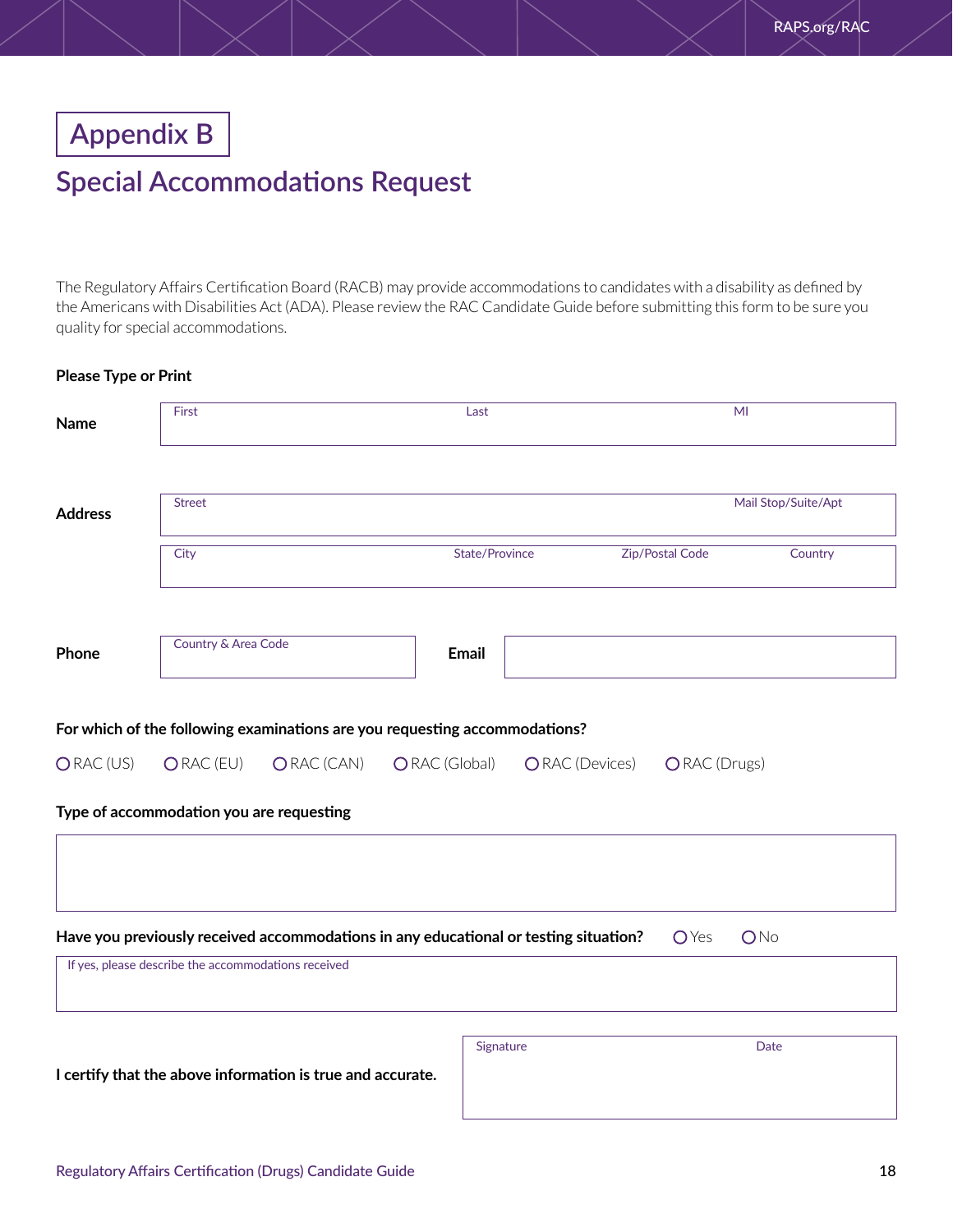## <span id="page-18-0"></span>**Appendix C**

## **Documentation of Disability-Related Needs**

**To the Professional:** The individual identified below is requesting accommodations for the Regulatory Affairs Certification (RAC) examination. The Regulatory Affairs Professionals Society requires that candidates requesting testing accommodations provide documentation of the disability from a person qualified to assess the disability.

By completing and signing this form, you are verifying that the individual named below has been diagnosed with the stated disability and the recommended accommodation is required to fairly demonstrate the candidate's ability on the examination.

| <b>Candidate</b><br>Name | First               | Last         | MI |
|--------------------------|---------------------|--------------|----|
| Phone                    | Country & Area Code | <b>Email</b> |    |

### **Please include the following:**

**1. Diagnosis (note: mental and emotional disabilities must include a diagnosis from the DSM-IV)**

**2. Description of the candidate's disability and how the disability affects the candidate's major life activities (e.g., hearing, seeing, walking, talking, performing manual tasks)**

### **3. Recommended Accommodations:**

Signature **Date**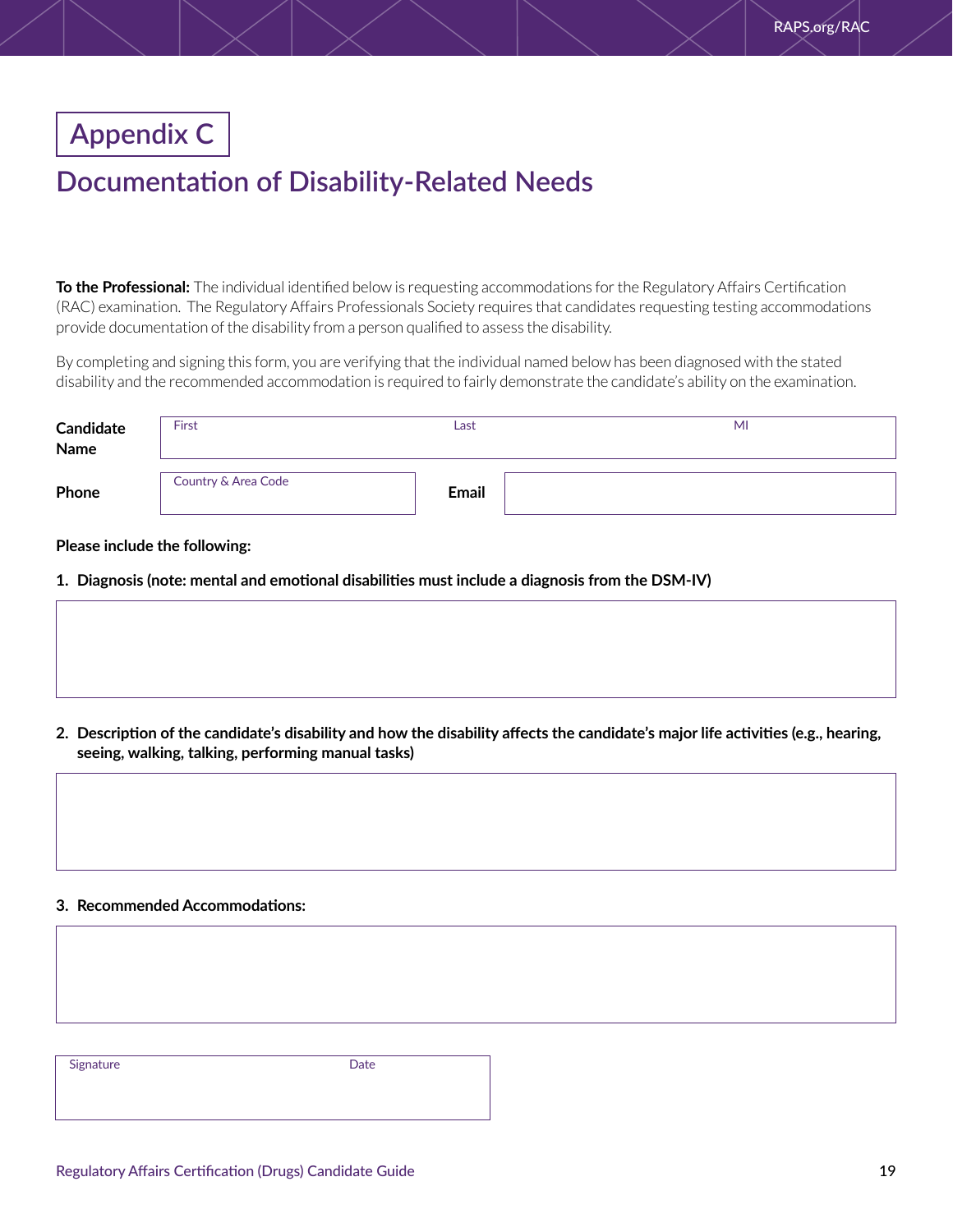# <span id="page-19-0"></span>**Appendix D Code of Ethics**

As the international leader for the healthcare regulatory profession, RAPS has initiated and supported the development of this code of ethics for the profession. Following a series of surveys and focus groups held over two years, a task force of volunteers was convened in February 2003. Their work, reviewed and shaped by many regulatory professionals, forms this code.

The task force identified eight core values that regulatory professionals embrace. The principles embodied by these core values are outlined in the section (below) entitled "Fundamental Principles." Following that, each core value is presented with suggested behaviors that should be encouraged or discouraged.

RAPS believes that this is a living document and encourages your feedback. Use this code of conduct in your work and share it with your colleagues and employer.

### **Statement of Personal Responsibility**

Regulatory professionals have the professional and ethical responsibility to maintain the highest standards of professional conduct as they exercise their professional duties of upholding and clarifying the laws and regulations of the authorities under which we operate.

As individual regulatory professionals, we are making a positive contribution to public health and we aspire to embody this code of ethics in our words, actions and deeds.

As regulatory professionals, we play a pivotal role in ensuring compliance with applicable laws and regulations in the development and commercialization of healthcare products. We are a diverse profession: we work in healthcare companies, for government regulatory agencies, for contract research organizations and as independent consultants around the world. Our profession includes attorneys, engineers, managers, nurses, pharmacists, physicians and scientists, among others. We are a growing profession and we are developing and continually exploring our core values in an increasing complex global regulatory environment. We do this in the hope that everyone who practices in this field will aspire to these principles. We do this also in the hope that those whom we serve will hold these principles as inviolable.

The following eight core values defined below are maintained from the original code:

- Regulatory Compliance
- Competency
- **Objectivity**
- **Integrity**
- Honesty/Credibility
- Accountability
- Equitability
- Dignity and Respect

### **Fundamental Principles**

As a regulatory professional I aspire to:

- To ensure my employer's activities are conducted in compliance with the laws and regulations of the authorities under which we operate, consistent with advancing, preserving and protecting public health.
- Be competent to perform the services I have been hired or retained to perform. As a regulatory professional, I hereby commit myself to continual learning while being able to acknowledge areas outside my expertise.
- Act in an objective manner. As a regulatory professional, I will base decisions on factual information. I will not be unduly influenced by competing or conflicting interests and I will clearly communicate competing or conflicting interests when appropriate.
- Have integrity. As a regulatory professional, I must be principled and consistent in applying my views. I must live up to my commitments, and be trustworthy and scrupulous at all times.
- Be honest in all dealings with my employers and others with whom I interact. As a regulatory professional, I must ensure all information and communications, whether oral or written, are accurate and complete. I acknowledge and affirm personal and institutional credibility is crucial to my success.
- Have the courage to make difficult decisions. As a regulatory professional, I will present all relevant information to my organization to promote wise decisions. I must be able to withstand challenges to my views, while at the same time being accountable for my mistakes.
- Be fair in my dealings with all parties. As a regulatory professional, I must apply legal and regulatory standards equitably. I must be just in considering the interests of all parties in decision processes.
- Be respectful of others. I must treat all individuals with dignity and courtesy.

### **Duty**

Our role as regulatory professionals is defined by our duty to advise individuals and organizations regarding the appropriate regulatory context for actions they may want to take.

Our role is further defined by our obligations as employees of companies making important medical products for patients, as members of teams conducting nonclinical and clinical studies, as regulators and as members of our profession.

Regulatory professionals have a duty to:

• Disseminate and interpret relevant governmental regulations, industry standards and good practice guidelines without bias.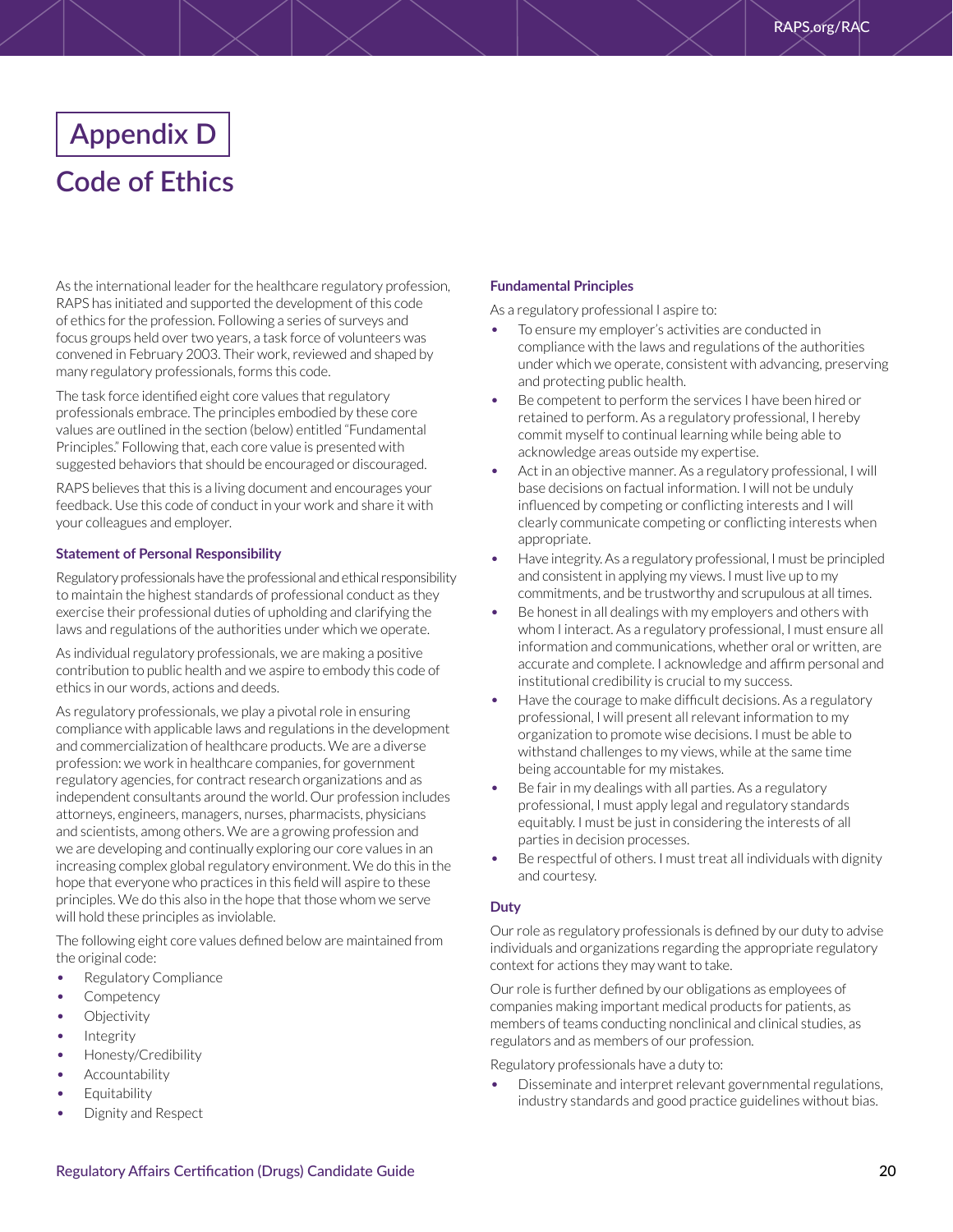- Ensure products are safe and beneficial to patients, while maintaining the long-term interests of our employers.
- Ensure, to the extent possible, the benefits justify the risks for those who participate in clinical studies and who use regulated products.
- Provide physicians and other healthcare professionals with accurate and complete information about the safety and effectiveness of products.
- Maintain the long-term integrity of our profession and strive to deserve the public's confidence and respect.

### **Competence**

Competence means a regulatory professional has the knowledge, experience, ability and skill necessary to effectively identify, analyze and solve or recommend solutions to regulatory challenges. Regulatory professionals must be dedicated and flexible enough to adapt to the everchanging realm of the regulatory profession.

The diversity of individuals and organizational contexts within the regulatory profession necessitates commitment to continually develop competence by a variety of means: seeking continuing education, work experience, professional training and certification.

Just as the regulatory profession continues to evolve, maintaining competence within the field is a continual learning process.

Regulatory professionals develop competence by:

- Being informed and knowledgeable about cur-rent and future trends.
- Claiming competence only in areas where they have a thorough understanding.
- Encouraging and supporting professional growth and development among peers and subordinates so all who work in the field can gain and demonstrate competence in the profession.

### **Objectivity**

Regulatory professionals must be objective and must display their objectivity by representing facts without distortion by personal feelings or biases. The regulatory professional must understand the facts and must evaluate information from several points of view.

Regulatory professionals must understand their decisions may affect the interests of many parties including companies, regulators, healthcare professionals, patients and shareholders. Regulatory professionals must be aware of these differing interests without letting them influence their final regulatory interpretations and actions.

Regulatory professionals develop objectivity by:

- Responding carefully to opinions and issues and recognizing a single right or wrong answer is rare. Opinions can often take on a partisan perspective. The regulatory professional should always strive to offer an unbiased expression of facts.
- Presenting reasonable regulatory opinions, options and associated risks when developing regulatory strategies.
- Clearly differentiating among regulatory requirements, internal requirements and personal preferences.
- Disclosing new information appropriately within the proper context.

### **Integrity**

Regulatory professionals with integrity will not compromise their values or trustworthiness for personal gain or professional enhancement. Individuals with integrity are principled, scrupulous and trustworthy. Having integrity suggests that one is "whole," and one's beliefs, words and actions are congruent and consistent.

Regulatory professionals develop and maintain integrity by:

- Keeping commitments.
- Giving credit for the work of others.
- Maintaining confidentiality of information and never disclosing information concerning the business or technical affairs of others without their consent.
- Seeking advice from others when uncertain.
- Considering their obligations and the long-term consequences of their actions when asked to compromise integrity for the sake of one party over another.
- Avoiding situations that put their integrity at risk.
- Recognizing the best course of action may not be in the shortterm interest of their employer.
- Accepting compensation only when earned.
- Avoiding conflicts of interest or making conflicts known when they are unavoidable.

### **Honesty**

Regulatory professionals must exhibit honesty in all of their activities. Honesty is truthfulness, candor and sincerity. Honesty requires a regulatory professional to act in ways free from deceit or deception, including dishonesty by omission or failing to say something when comment is ethically required. Honesty requires candid and forthcoming actions, not simply refraining from false statements.

Regulatory professionals build honesty and trust, which is absolutely essential to fostering effective working relationships, by:

- Ensuring information is accurate and complete.
- Protecting against the omission of information or the creation of false impressions.
- Resisting pressures to relax standards of honesty, for example, to achieve expediency.
- Representing a complete profile of the product under review in all regulatory submissions.

### **Courage**

Regulatory professionals demonstrate courage by choosing the right thing even when doing so is difficult. Regulatory professionals must have the courage to evaluate, conclude and provide consistent and accurate regulatory advice while accepting the consequences of their actions. They must gain access to information required to do their jobs as completely as possible.

Regulatory professionals develop courage by:

- Reviewing and reiterating their advice and strategy when necessary or when challenged and changing their advice when appropriate.
- Asking for help when needed.
- Encouraging an open exchange of views even if those views challenge their regulatory advice.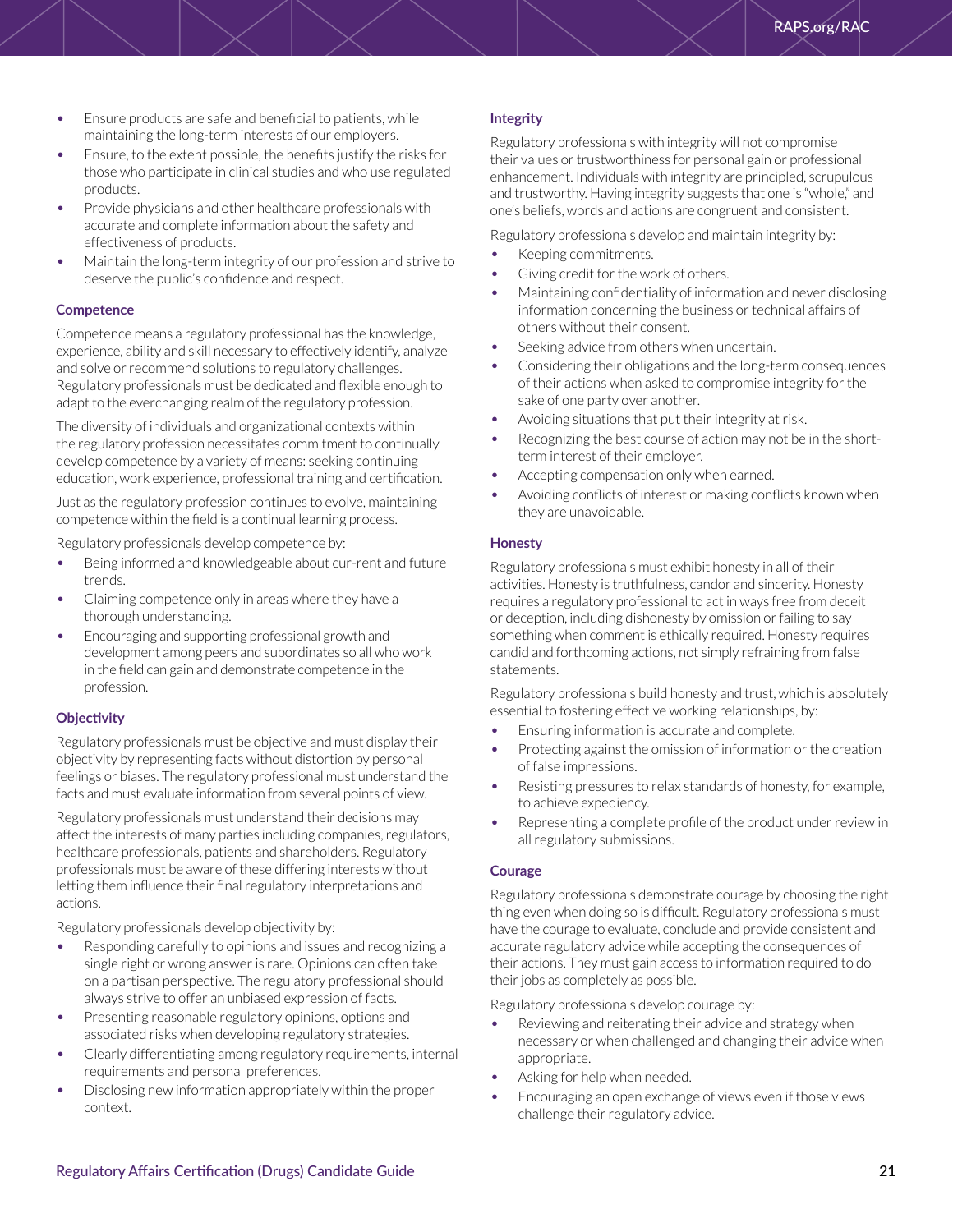- Admitting mistakes, accepting accountability and taking appropriate measures to promptly correct any errors, miscommunications or misperceptions.
- Delivering bad news quickly to management when necessary.
- Providing information to stakeholders about regulatory risks and describing consequences if regulatory advice is overruled or ignored.

### **Fairness**

Regulatory professionals strive to treat all persons fairly, equitably and equally in accordance with the law by holding all those with common responsibilities to a common standard. Regulatory professionals should consider the rights and needs of all parties in the context of all applicable laws, regulations and scientific and societal norms.

Regulatory professionals demonstrate fairness by:

- Respecting the letter and spirit of laws and regulations.
- Applying the appropriate legal and regulatory standards to all cases.
- Taking into account cultural and regional differences and local requirements.
- Presenting the facts and objective analysis of scientific information using sound statistical interpretation to minimize bias while clarifying uncertainty.
- Ensuring all interests, public and private, are appropriately considered in the regulatory decision processes.

### **Respect**

Regulatory professionals demonstrate respect by appreciating the worth or value of people and things. Regulatory professionals must respect the roles of their colleagues and should recognize and acknowledge the worth of all parties.

Regulatory professionals develop respect by:

- Listening to what others have to say.
- Treating all parties, regardless of level or position, with dignity, civility and courtesy.
- Accepting personal differences but working diligently toward accommodating those differences where ever possible.
- Creating a positive environment encouraging participation of all parties without embarrassment, ridicule or hurtful actions or inactions.
- Sharing what they know in a nonintimidating way.
- Tolerating and encouraging those who do not initially understand.
- Avoiding conflict where possible and finding creative ways to resolve conflict quickly.
- Being patient and forgiving when others make mistakes and working to prevent mistakes from recurring rather than assigning blame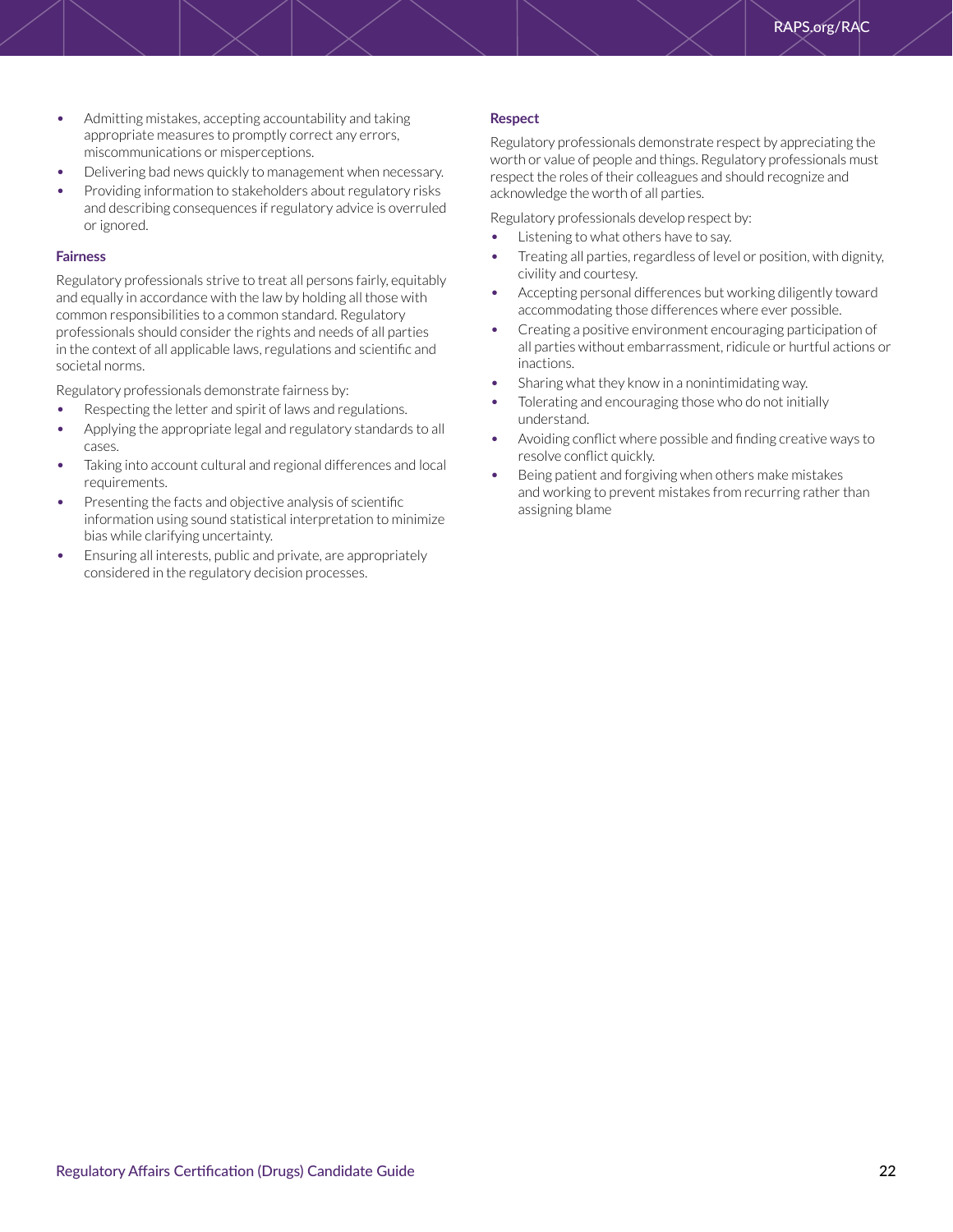## <span id="page-22-0"></span>**Addendum**

## **Live Online Proctor Exams**

To increase flexibility and exam availability for candidates taking the RAC during the summer 2020 exam window, the RAC program is pleased to offer Live Online Proctoring (LOP) as an additional method of testing. This will allow candidates the possibility of taking the RAC exam from their home or office and is in addition to regularly available testing that takes place at our testing centers across the globe.

LOP is offered during the summer 2020 exam window as a pilot scheme. At this stage, no determination has been made whether LOP will be offered in future exam windows.

Live online-proctored (LOP) test administration allows candidates to complete their examinations from their own computers via an internet connection at a time and place of their choosing (during the exam window). Testing sessions are available 24/7/365, based on seating availability. The RAC program's testing vendor, Scantron, uses its proprietary software, Scantron PASS™, to deliver examinations to candidates. Scantron partners with Examity for online, real-time monitoring of testing candidates. The candidate's computer must have webcam capability as well as a microphone and speakers, and the environment should be quiet to avoid distractions and to ensure that the online proctor can hear everything at the candidate's location. There are technical requirements, such as an adequate internet connection, to ensure that the proctor can access the candidate's computer and that the session can proceed without internet disruption. Candidates are informed of the computer specifications in advance of the testing session.

#### **Basic List of Candidate Rules and Requirements**

- **Computer Requirements:**
	- º Desktop computer or laptop (tablets, Chromebook and cell phones are not suitable)
	- º A working webcam, microphone, and speakers. You must be able to rotate the webcam and show the entire room and desk surface.
	- º Internet speed must be at least 2 Mbps download and 2 Mbps upload.
	- º Browser with pop-up blockers disabled
	- º No dual monitors

\*See full specifications section for detailed list of technology requirements. Check your computer configuration before your scheduled examination at [https://prod.examity.com/](https://prod.examity.com/systemcheck/check.aspx ) [systemcheck/check.aspx](https://prod.examity.com/systemcheck/check.aspx ) 

### • **Room Environment:**

- º You must be alone in a quiet room
- º Your computer must be in working order, match the provided specifications, and be powered on and connected to a power source.
- º Cell phones, headphones and other electronic devices are not permitted
- º Your desk must be clear except for two pieces of scratch paper and a writing implement. You may be asked to show the paper to the proctor and the scratch paper will be destroyed after the exam is completed.
- º There are no breaks during the exam and you are not permitted to leave your seat
- º No talking is permitted except to the proctor.
- º No food or drink
- º No hats, hoods, or other headgear, other than for religious use
- º No coats or jackets

#### • **Authentication:**

- º You will need a government-issued photo ID with signature that matches your name as registered.
- º Username, password, and exam password from your scheduling confirmation email to start the exam.

### **What Candidates Will Need to Take an LOP Test**

The candidate's computer must have webcam capability as well as a microphone and speakers, and the environment should be quiet to avoid distractions and to ensure that the online proctor can hear everything at the candidate's location.

You can run a basic test on your system at [https://prod.examity.](https://prod.examity.com/systemcheck/check.aspx) [com/systemcheck/check.aspx](https://prod.examity.com/systemcheck/check.aspx)

### **Full Specifications**

System requirements to run Scantron PASS™ for LOP test administration:

- **Hardware:**
	- º 2 GHz or faster 32-bit (x86) or 64-bit (x64) processor
	- º 2 GB RAM (32-bit) or 2 GB RAM (64-bit)
	- º 16 GB available disk space (32-bit) or 20 GB (64-bit) -- just for the OS, not applications or data files
	- º Audio output capability
	- º Webcam and microphone
	- º Screen resolution:
		- **– For best experience, use 1920 x 1080 or higher**
		- **– Minimum acceptable is 1024 x 768**

#### • **Software:**

- º Minimum Windows 7 or Mac OS X v10.6
- º Latest version of mainstream web browser: i.e., Microsoft Internet Explorer (version 11), Microsoft Edge (latest available versions), Mozilla Firefox (latest available versions), or Google Chrome (latest available versions)
	- **–** NOTE: Internet Explorer 10 is no longer supported by Microsoft after January 31, 2020. Customers are advised to move to another supported browser to avoid any